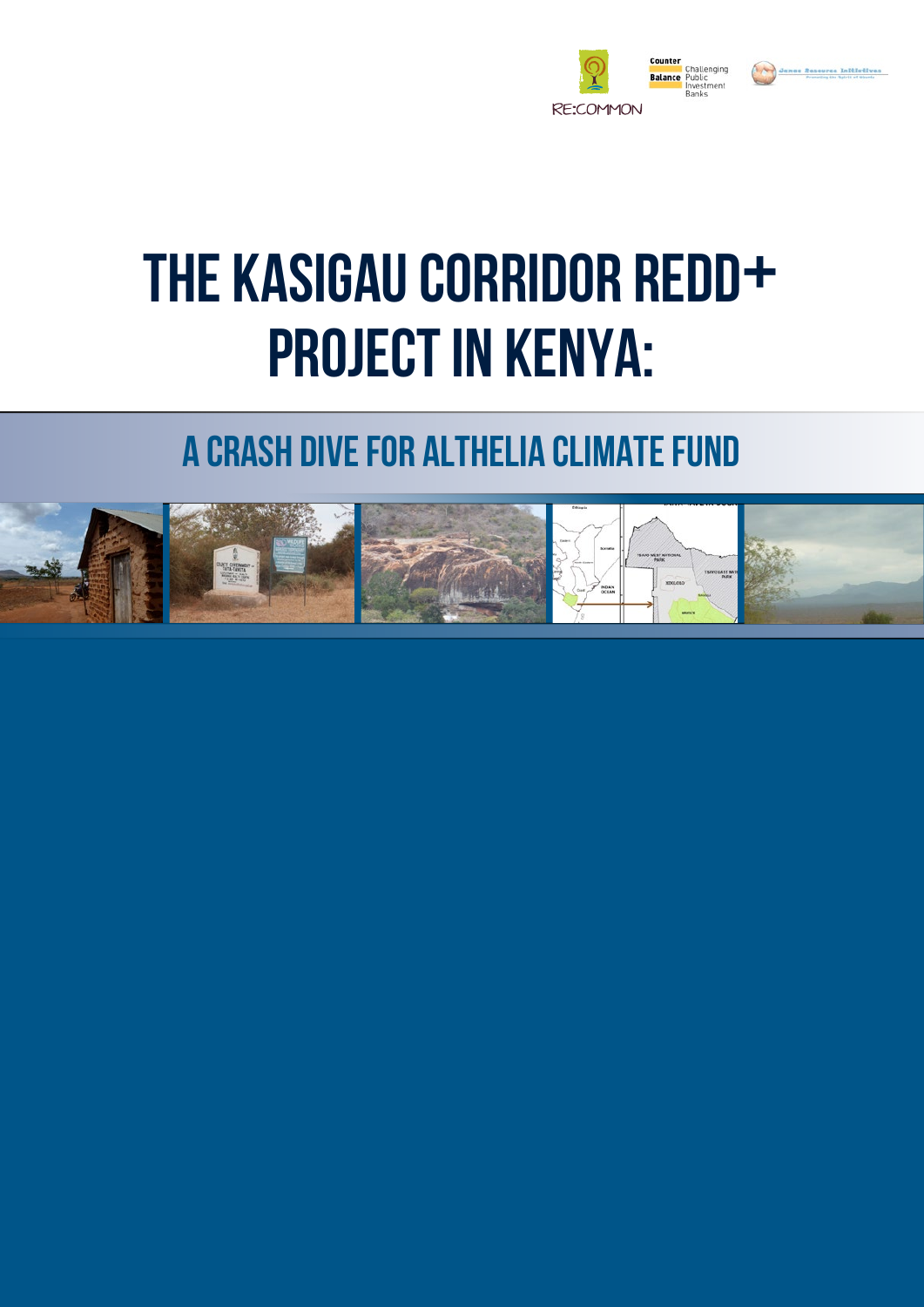Written by Jutta Kill

Graphic Design: Carlo Dojmi di Delupis

Produced by Re:Common - www.recommon.org and Counter Balance - www.counter-balance.org

In cooperation with Jamaa Resource Initiative

Text closed on December 2016



This publication has been produced with the financial assistance of the European Union and of the Polden Puckham Charitable Foundation. The content of this publication is the sole responsibility of Counter Balance and Re:Common and can under no circumstances be regarded as reflecting the position of the European Union.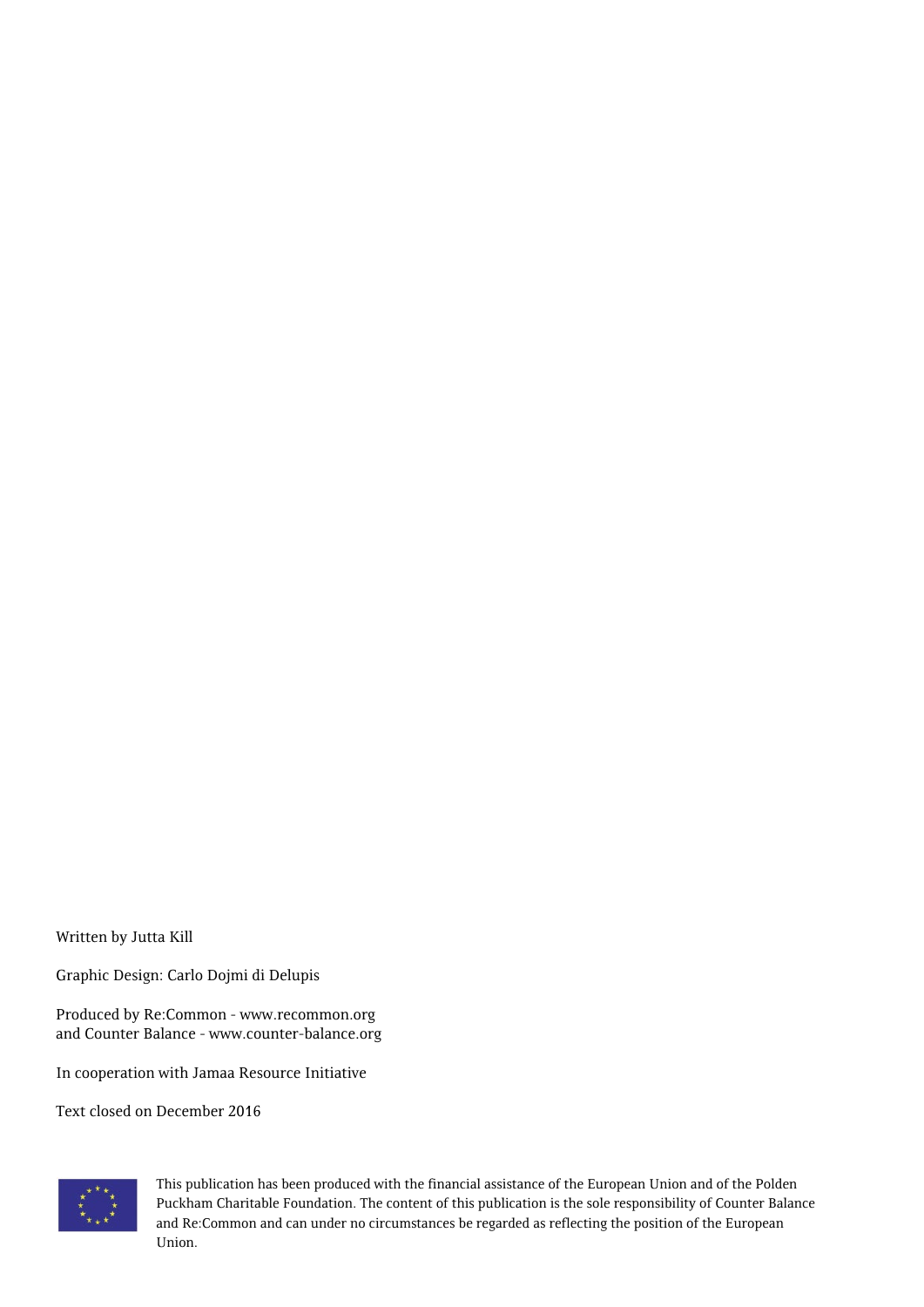# **CONTENTS**

| Summary 2                                                                                         |    |
|---------------------------------------------------------------------------------------------------|----|
|                                                                                                   |    |
| 2. The EIB investment into Althelia                                                               |    |
|                                                                                                   | 9  |
| 3. Wildlife Works Carbon REDD+                                                                    |    |
| REDD+: the wrong instrument for<br>addressing either forest or climate crisis __________ 13       |    |
| 4. Kasigau Corridor REDD+ credit buyers                                                           | 14 |
| 5. Other Controversial aspects of the<br>Kasigau Corridor REDD+ project ______________________ 17 |    |
| 6. Findings of a recent field investigation __________ 19                                         |    |
| Final Considerations 23                                                                           |    |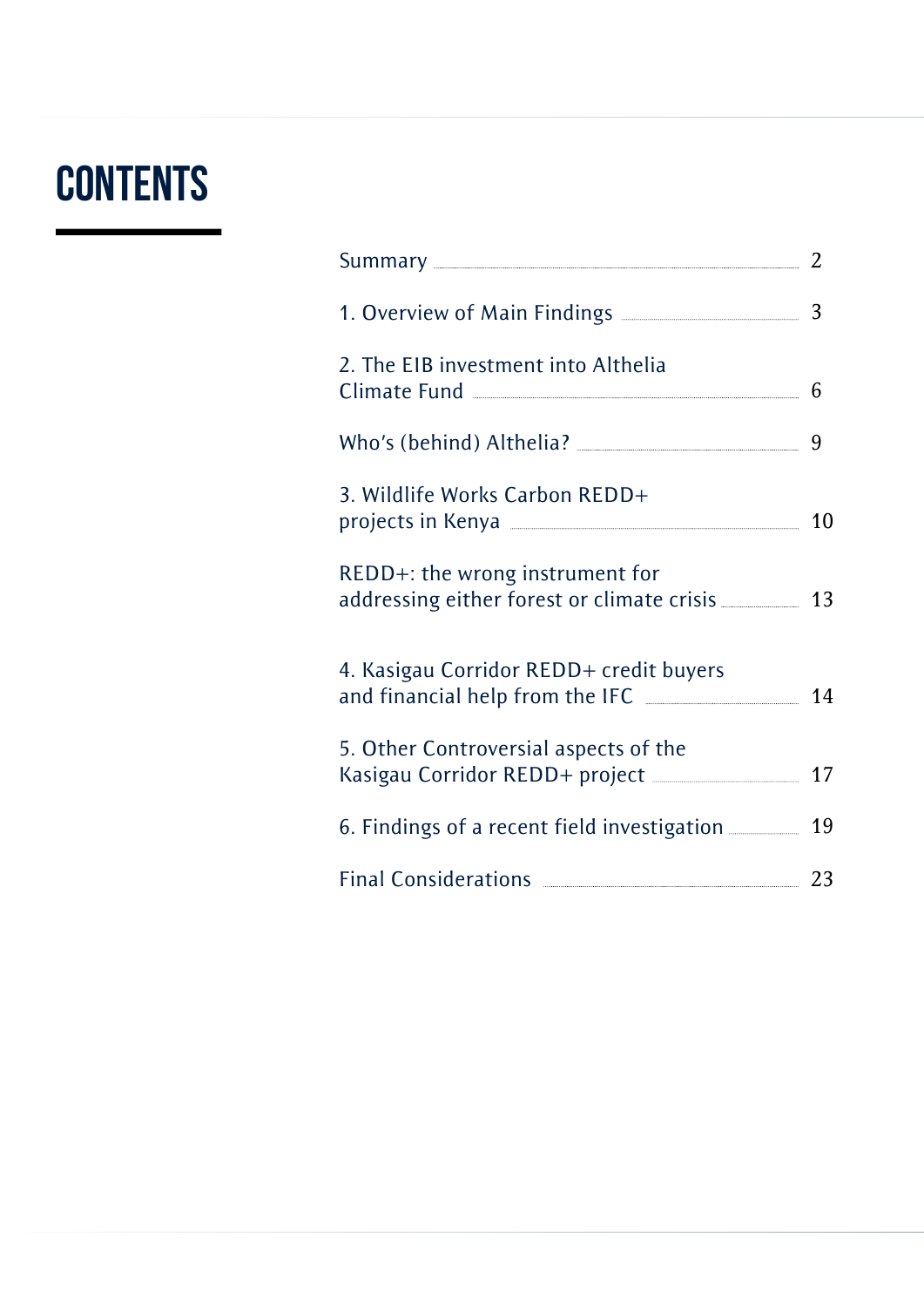### **SUMMARY**

By investing *up to* €25m into the Althelia Climate Fund, the European Investment Bank (EIB) aims to show how blending EU public and private sector funding helps finance projects that (claim to) reduce emissions in the land use sector, and thereby contribute to fighting climate change. The EIB describes the Fund as a "path breaking proposal to enhance the environment and reduce carbon emissions through support for sustainable land use and conservation of primary forest." Althelia initially aimed to raise €150m; its Climate Fund eventually secured investments totalling €101m, including €15m from the EIB. The Fund announced it planned to invest the money in some 20 projects that would generate "forest based carbon and other environmentally certified credits for sale to the voluntary offset market".1, <sup>2</sup> Yet, four years after the EIB announced its investment, and three years into the Fund's eight-year lifetime, its published project portfolio remains small, with roughly 50% of the €101m committed to projects in the current portfolio.3 An 'Emissions Reduction

- 2 EIB (2016): The climate finance pioneer. 04/2016. [http://www.eib.org/attachments/](http://www.eib.org/attachments/thematic/the_climate_finance_pioneer_en.pdf) [thematic/the\\_climate\\_finance\\_pioneer\\_](http://www.eib.org/attachments/thematic/the_climate_finance_pioneer_en.pdf) [en.pdf](http://www.eib.org/attachments/thematic/the_climate_finance_pioneer_en.pdf)
- 3 Althelia Climate Fund 2015 Audited Annual Report, P. 13, shows a "Gross Commitment" of €48,986,623 to five projects and  $€5,169,727$  to "Other investments" that are not further specified in the Audited Annual Report. The "Estimated present value" of the five projects is given as  $\text{\textsterling}25,142,353$  – roughly 51% of the "Gross Commitment".



Village affected by the Kasigau Corridor REDD+ project in the Taita Hills, Kenya, Photo © Jutta Kill

Purchase Agreement' with its signature project, the Kasigau Corridor REDD+ project in Kenya, fell through in July 2016, and the financing was converted into a loan.4 In addition, several reports document how land use restrictions imposed by the Kasigau Corridor REDD+ project hit pastoralists and ethnic *Taita* and *Duruma* communities particularly hard while these groups receive very few if any of the benefits the REDD+ project provides to local communities.

As watchdog organisations Counter Balance and Re:Common are committed to monitoring the operations of the EIB so the institution becomes more sustainable, open and transparent. Our organisations have closely followed this EIB flagship investment into the Althelia Climate Fund from the start. We presented a first analysis of the Fund in the 2014 report "Banking on Forests".5 The current report

highlights the main findings of a July 2016 field mission to the Kasigau Corridor REDD+ project area in Kenya, the first project for which Althelia announced financing in 2012. The findings call into question the compatibility of this EIB investment in REDD+ with the bank's development mandate. Four years into the EIB's five-year investment, the Althelia Climate Fund website mentions funding into five projects, including the Kasigau Corridor REDD+ project, where the initially proposed financing via an 'Emissions Reduction Purchase Agreement' was altered to financing through provision of a loan. In light of these findings, Re:Common and Counter Balance call on the EIB to carry out a comprehensive evaluation and public discussion on the effectiveness and compatibility with its development mandate of the bank's investment into the fund. Further disbursements to Althelia and new financing commitments to REDD+ and similar initiatives should be halted while an evaluation is carried out.

<sup>1</sup> EIB Environmental and Social Data Sheet Project 2010-0720. 18 December 2012. [http://www.eib.org/infocentre/register/](http://www.eib.org/infocentre/register/all/51455854.pdf) [all/51455854.pdf](http://www.eib.org/infocentre/register/all/51455854.pdf) , accessed 14 October 2016.

<sup>4</sup> Pers. com. Althelia Climate Fund in a letter of 25 November 2016 to Counter Balance.

<sup>5</sup> Re:Common & Counter Balance (2014):

Banking on Forests. http://www.counterbalance.org/banking-on-forests/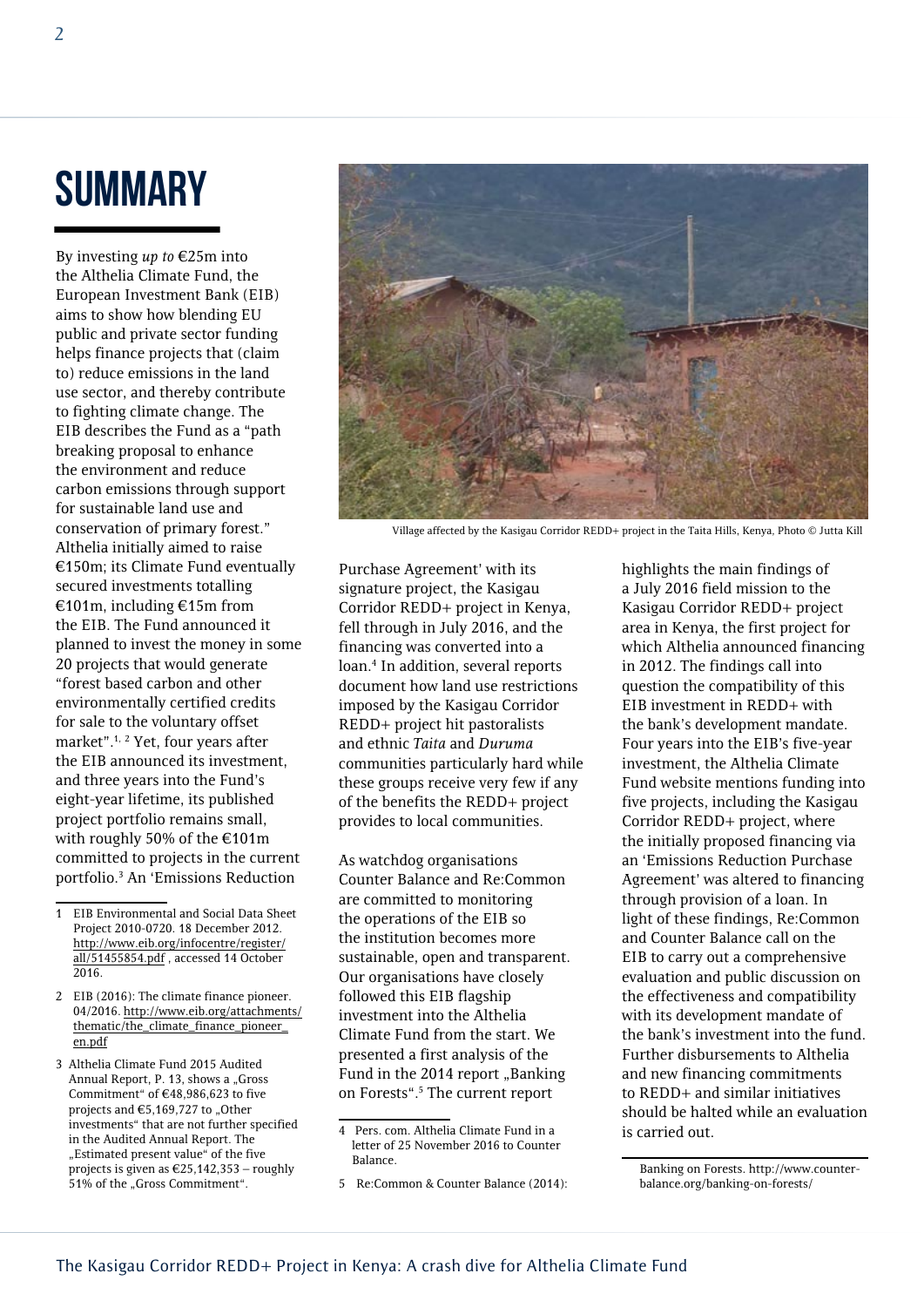## 1. Overview of Main Findings

#### Project portfolio likely to be significantly smaller than announced at launch

Althelia and EIB marketing materials state that the €101m secured for the Althelia Climate Fund would be invested in some 20 projects. Those would generate "forest based carbon and other environmentally certified credits for sale to the voluntary offset market".6,7

Since 2014, the Althelia Climate Fund has announced investments in five projects in four countries – Kenya, Peru (2), Brazil and Guatemala. For four of the projects, the Fund's annual reports indicate that the investment is made in the form of loans whereas for the REDD+ project in Kenya, the 2015 audited financial report mentions an investment through an 'Emission Reductions Purchase Agreement' (ERPA). Four of the five projects are also covered by a US\$133.8m loan guarantee that USAID has extended to the Althelia Climate Fund in 2014. As of 31 December 2015, investors had disbursed €18,36m of the €101m committed. 8 The Fund's 2015 Audited Annual Report states "investments at cost" of €11,483,772, with "unrealised appreciation on investments" of €13,741,768 adding up to the €25,225,540 of "Investments at

6 EIB (2012), op cit.: 1.

- 7 EIB (2015): Innovative Climate Finance Products. 04/2015. [http://www.eib.](http://www.eib.org/attachments/thematic/innovative_climate_finance_products_en.pdf) [org/attachments/thematic/innovative\\_](http://www.eib.org/attachments/thematic/innovative_climate_finance_products_en.pdf) [climate\\_finance\\_products\\_en.pdf](http://www.eib.org/attachments/thematic/innovative_climate_finance_products_en.pdf)
- 8 According to Althelia Climate Fund 2015 Audited Annual Report, 13 investors committed €101,431,001 of which €83,071,250 remained undrawn on 31 December 2015: P. 14, Note 9.

market value"9 , elsewhere in the report also referred to as "Total Investments".10 A February 2016 article on the website Institutional Investor cites an investor in the Fund noting that the return for the investment has been "in the double digits."11 The comment raises questions about how the Althelia Climate Fund has been able to generate such returns given the small published project portfolio, the deflated carbon credit price and the figures shown in its 2015 Audited Annual Report.

It seems unlikely that Althelia will achieve its "[t]arget portfolio [of] 20 to 25 investments within 3 years, or before the end of the EIB investment period in June 2017."12 <sup>13</sup> In September 2016, the EIB stated that "with EUR 105m raised instead of EUR 150m initially targeted, the Fund will target 12-14 projects."14

- 11 K. Gilbert (2016): For Conservation Investors, Returns Trump Impact. [http://www.institutionalinvestor.com/](http://www.institutionalinvestor.com/article/3529287/asset-management-macro/for-conservation-finance-investors-returns-trump-impact.html#.WDTIdhrhBdg) [article/3529287/asset-management](http://www.institutionalinvestor.com/article/3529287/asset-management-macro/for-conservation-finance-investors-returns-trump-impact.html#.WDTIdhrhBdg)[macro/for-conservation-finance](http://www.institutionalinvestor.com/article/3529287/asset-management-macro/for-conservation-finance-investors-returns-trump-impact.html#.WDTIdhrhBdg)[investors-returns-trump-impact.html#.](http://www.institutionalinvestor.com/article/3529287/asset-management-macro/for-conservation-finance-investors-returns-trump-impact.html#.WDTIdhrhBdg) [WDTIdhrhBdg](http://www.institutionalinvestor.com/article/3529287/asset-management-macro/for-conservation-finance-investors-returns-trump-impact.html#.WDTIdhrhBdg)
- 12 Althelia Ecosphere presentation, Sustainable land use as an asset class. Summary of the Althelia Climate Fund. 8 September 2013. [http://www.arena](http://www.arena-international.com/Journals/2013/10/18/m/z/o/10_Althelia_Christian-del-Valle.pdf)[international.com/Journals/2013/10/18/](http://www.arena-international.com/Journals/2013/10/18/m/z/o/10_Althelia_Christian-del-Valle.pdf) [m/z/o/10\\_Althelia\\_Christian-del-Valle.pdf](http://www.arena-international.com/Journals/2013/10/18/m/z/o/10_Althelia_Christian-del-Valle.pdf)
- 13 03 August 2015 reply by the EIB to Counter Balance questions about the EIB investment into the Althelia Climate Fund. O Counter Balance: "What is the status of the EIB support to the Althelia Climate Fund? Has the whole amount of EUR 25m been disbursed by the bank?" A EIB: The Fund completed its last closing in December 2014 with EUR 105m committed by private and public investors. EIB commitment is EUR 15m. This amount is disbursed as and when new or current investments make requests. End of investment period is June 2017."

14 EIB reply to Counter Balance request for

<sup>9</sup> Althelia Climate Fund 2015 Audited Annual Report, P. 7.

<sup>10</sup> Althelia Climate Fund 2015 Audited Annual Report, P. 10.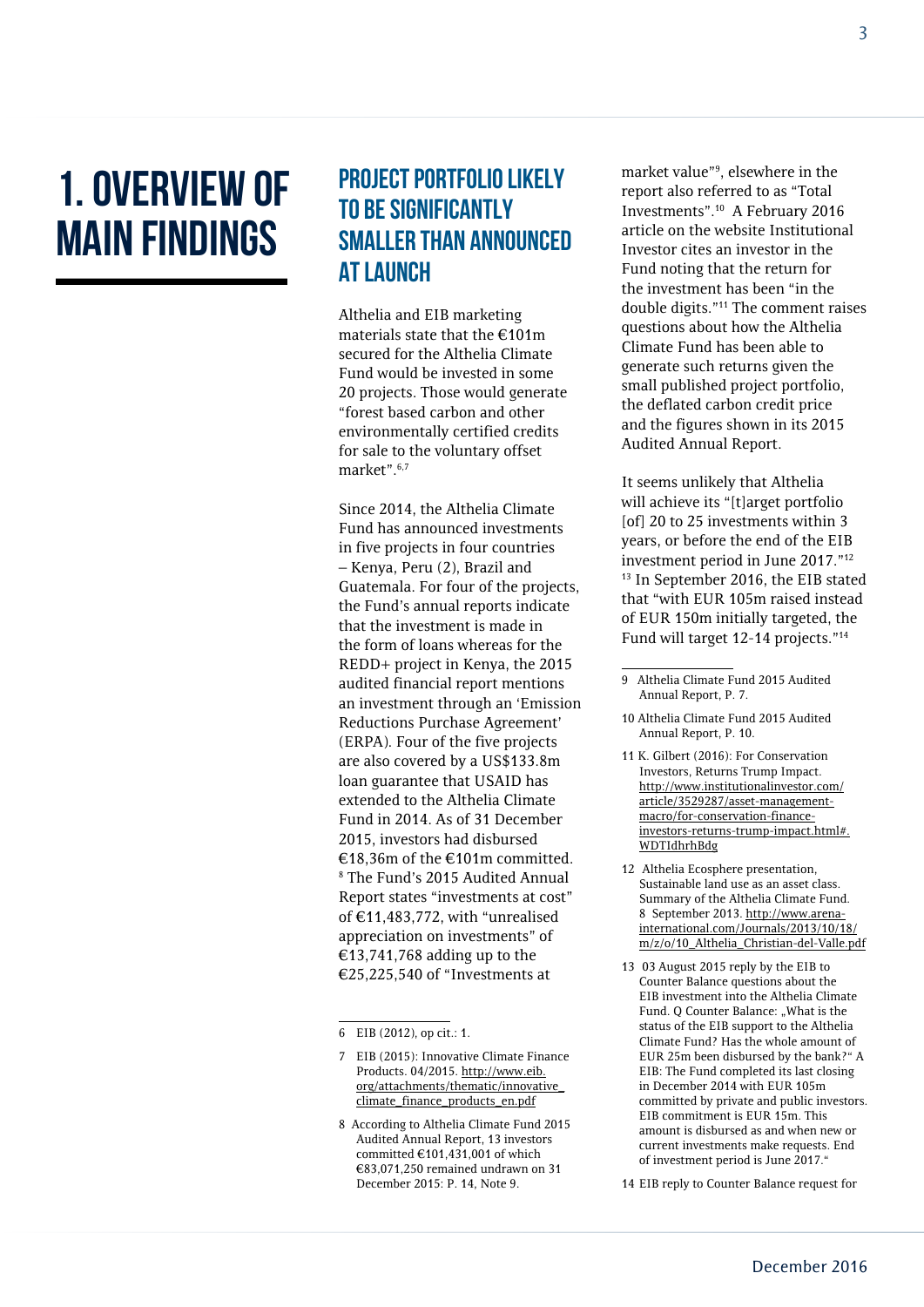Achieving even that "within 3 years" as indicated by Althelia Ecosphere in 2013 would seem a challenge.

Althelia Climate Fund charges management fees as a proportion of the investment. For 2014 and 2015, the fund has charged its 12 investors €4,40m in management fees.

#### Financing agreement with signature Kasigau Corridor REDD+ project unravelled in mid-2016

The Taita Hills REDD+ Project in Kenya has been marketed by Althelia, the project developer Wildlife Works Carbon, institutional funders like the EIB and media supporting market-based environmentalism as the Fund's signature investment. Wildlife Works Carbon has been operating the Kasigau Corridor REDD+ project in south-eastern Kenya since 2005. The Althelia funding was meant to finance expansion of the existing project into the 'Taita Hills' area, adjacent to the Kasigau Corridor REDD+ project.

In February 2014, Althelia and Wildlife Works Carbon - "the carbon market's leading REDD+ project development and management company"15 - announced they had signed a US\$10m financing deal for the 'Taita Hills Conservation and Sustainable Land Use Project'

information. September 2016

in south-eastern Kenya. The project remained prominent on the Althelia Climate Fund website in November 2016. But by July 2016, the negotiation of the Emissions Reductions Purchase Agreement with the Wildlife Works Carbon "Taita Hills REDD+ Project" had fallen through, reportedly over the details of the financial arrangements and repayment terms. According to Althelia Climate Fund, the financing has been converted into a loan.<sup>16</sup> Althelia's 2015 annual report puts the estimated present value of the Kasigau Corridor REDD+ project at  $€4,67m$ , with a gross commitment from Althelia Climate Fund of  $€8,75m$  – roughly equal to the US\$10m at February 2014 exchange rates. The net estimated value Althelia assigned to the investment was adjusted (reduced) in both years, by 28% in 2015 and by 42% in 2014. Value adjustments between 43% and 67% are also reported for three of the remaining four projects mentioned on Althelia's website (the forth one was signed only in 2015). In other words, the Audited Annual Report 2015 shows a large gap between the "gross commitment" and the "estimated present value" – not only for the Kasigau Corridor REDD+ project, but for all projects in the Althelia Climate Fund portfolio.

#### IFC Forests Bonds provide financial lifeline to Kasigau Corridor REDD+ project

The protracted, and eventually unsuccessful, ERPA negotiations mean that Althelia's innovative

financing boils down to providing loans backed by an USAID guarantee to projects that engage in a series of activities, including the generation of carbon credits from supposedly reducing emissions from deforestation to pay back the loan and some extra profit to Althelia Climate Fund investors. The failed ERPA negotiation also left the REDD+ project developer, Wildlife Works Carbon, without the secure buyer of its carbon credits, and a gap to fill. Finding a replacement for the ERPA deal with Althelia that had just fallen through in July 2016 was likely a matter of survival for Kasigau Corridor REDD+ and its 'Taita Hills' expansion given that the project was already experiencing cash flow problems.

The Kasigau Corridor REDD+ project's financial lifeline came from the International Finance Corporation (IFC), the private sector arm of the World Bank, and BHP Billiton, the mining company with a record of severe environmental damage and forced displacement of communities that stretches back decades and continues to this day.17

In November 2016, the IFC launched a US\$152m "Forests Bond", listed on the London Stock Exchange. The bond has reportedly been sold to major institutional investors who are offered either cash or carbon credits in return for their investment. The carbon credits will be sourced from the Wildlife Works Kasigau Corridor REDD+ Project in Kenya. Investors who prefer the cash option will be repaid through a purchase commitment made by BHP Billiton, co-owner of the

<sup>15</sup> CSRwire (2014): Wildlife Works to launch Taita Hills Conservation and Sustainable Land Use Project in Kenya with \$10M investment from Althelia Climate Fund. 19 February 2014. [https://](https://onepercentfortheplanet.org/2014/02/wildlife-works-to-launch-taita-hills-conservation-and-sustainable-land-use-project-in-kenya-with-10m-investment-from-althelia-climate-fund/) [onepercentfortheplanet.org/2014/02/](https://onepercentfortheplanet.org/2014/02/wildlife-works-to-launch-taita-hills-conservation-and-sustainable-land-use-project-in-kenya-with-10m-investment-from-althelia-climate-fund/) [wildlife-works-to-launch-taita-hills](https://onepercentfortheplanet.org/2014/02/wildlife-works-to-launch-taita-hills-conservation-and-sustainable-land-use-project-in-kenya-with-10m-investment-from-althelia-climate-fund/)[conservation-and-sustainable-land-use](https://onepercentfortheplanet.org/2014/02/wildlife-works-to-launch-taita-hills-conservation-and-sustainable-land-use-project-in-kenya-with-10m-investment-from-althelia-climate-fund/)[project-in-kenya-with-10m-investment](https://onepercentfortheplanet.org/2014/02/wildlife-works-to-launch-taita-hills-conservation-and-sustainable-land-use-project-in-kenya-with-10m-investment-from-althelia-climate-fund/)[from-althelia-climate-fund/](https://onepercentfortheplanet.org/2014/02/wildlife-works-to-launch-taita-hills-conservation-and-sustainable-land-use-project-in-kenya-with-10m-investment-from-althelia-climate-fund/)

<sup>16</sup> Pers. com. Althelia Climate Fund in a letter of 25 November 2016 to Counter Balance.

<sup>17</sup> See, among others, an extensive list of reports on the impacts of the mining company's operations available on the BHP Billiton Watch website: [https://](https://bhpbillitonwatch.net/) [bhpbillitonwatch.net/](https://bhpbillitonwatch.net/)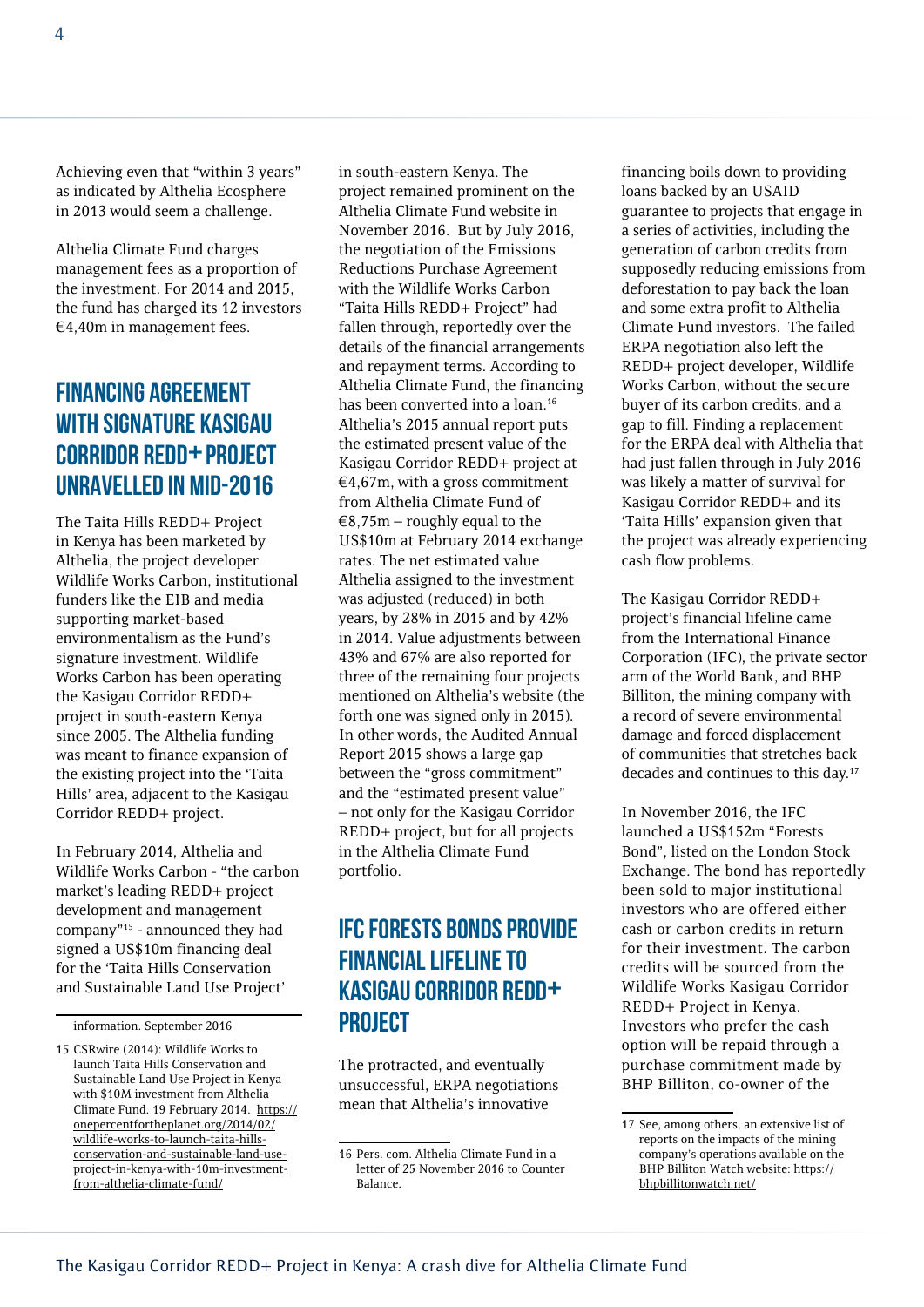Samarco mine in Brazil, where the bursting of a tailings dam in 2015 caused the country's worst environmental disaster.<sup>18</sup>

The conservation NGO Conservation International (CI) supports the IFC Forests Bonds deal. CI has long been aggressively promoting REDD+ and invested significant resources in promoting the concept. The group is also a founding member of the Climate, Community & Biodiversity Alliance (CCBA), which developed the widely used CCB certification standard. CI sits on the Althelia Climate Fund GP Expert Board, and would presumably have been aware of the difficulties around the negotiations between Althelia and Wildlife Works Carbon. CI and Wildlife Works Carbon are also project partners in the Chyulu Hills REDD+ project, located to the north of the Kasigau Corridor REDD+ project area. A financing gap that would have jeopardized the Kasigau Corridor REDD+ operations would thus also likely have affected CI's own investment in the Chyulu Hills REDD+ project.

#### Pastoralists and ethnic minorities hit hardest by Kasigau Corridor REDD+ project land use **RESTRICTIONS**

The Kasigau Corridor REDD+ project received several awards and certificates, including the Gold certificate of the Climate Community Biodiversity (CCB) Standard, the certification scheme for REDD+ projects, and is featured on the USAID 'Stand for Trees' initiative. Buyers might thus give little thought to the issue of reputational risk related to carbon credit purchases from the project.

But it would be an exception rather than the rule to find a REDD+ project that has not caused or exacerbated local land use and land access conflicts; or that is really addressing the underlying causes of forest loss; or that has devised a mechanism where those who are most affected by land use restrictions imposed by the REDD+ project are also the main beneficiaries of the project – or are even fairly compensated for the impacts a REDD+ project has on their lives.

The July 2016 field investigation by Re:Common and Counter Balance confirmed that the Wildlife Works Carbon Kasigau Corridor REDD+ project is no exception. Pastoralists and local residents without land title documents are hardest hit by restrictions the REDD+ project puts on land access, grazing and collection even of dry branches for firewood. Pastoralists and Taita and Duruma communities without land title documents on the one side and ranch shareholders on the other are both laying claim to land that has become part of the REDD+ project. The conflicts date back to historic injustices over land allocation as recent as the 1970s. The REDD+ project upholds or even exacerbates these injustices. Those most disadvantaged in 'the community' also have next to no say in the selection and execution of so-called community projects. The revenue from REDD+ credit sales

that is allocated to communities, funds these community projects. Worse, the REDD+ project might have dramatic consequences during periods of severe drought because land access restrictions also close off access to water holes.

Despite deflated carbon credit prices and conflicts linked to the land use restrictions the project imposes, Wildlife Works Carbon has big plans. The 'Taita Hills' expansion of the Kasigau Corridor REDD+ project as well as the company's involvement in the Chyulu Hills REDD+ project are part of the first jurisdictional nested REDD+ programme proposal in Kenya. Such jurisdictional programmes are seen as the future direction of REDD+. Proponents claim that this approach where land use is regulated through the greenhouse gas emissions lens on a larger "landscape" scale and beyond individual projects, will solve many of the current problems with REDD+, such as deforestation just being pushed outside a project boundary. But there is already ample indication that with jurisdiction-wide REDD+ programmes, the problems will just become bigger rather than being solved. In the Wildlife Works proposal for jurisdictional REDD+ in Kenya, individual REDD+ projects will also just continue, nested inside the bigger programme, but still with the same funding model of selling carbon credits. That means jurisdictional REDD+ will still allow more emissions elsewhere and crucially, justify still more, not less oil and coal being burned as fossil fuel elsewhere on the planet, releasing ever more fossil carbon into the atmosphere where it will aggravate the climate crisis.

<sup>18</sup> Dom Philips (2016): Samarco dam collapse: One year on from Brazil's worst environmental disaster. [https://](https://www.theguardian.com/sustainable-business/2016/oct/15/samarco-dam-collapse-brazil-worst-environmental-disaster-bhp-billiton-vale-mining) [www.theguardian.com/sustainable](https://www.theguardian.com/sustainable-business/2016/oct/15/samarco-dam-collapse-brazil-worst-environmental-disaster-bhp-billiton-vale-mining)[business/2016/oct/15/samarco-dam](https://www.theguardian.com/sustainable-business/2016/oct/15/samarco-dam-collapse-brazil-worst-environmental-disaster-bhp-billiton-vale-mining)[collapse-brazil-worst-environmental](https://www.theguardian.com/sustainable-business/2016/oct/15/samarco-dam-collapse-brazil-worst-environmental-disaster-bhp-billiton-vale-mining)[disaster-bhp-billiton-vale-mining](https://www.theguardian.com/sustainable-business/2016/oct/15/samarco-dam-collapse-brazil-worst-environmental-disaster-bhp-billiton-vale-mining)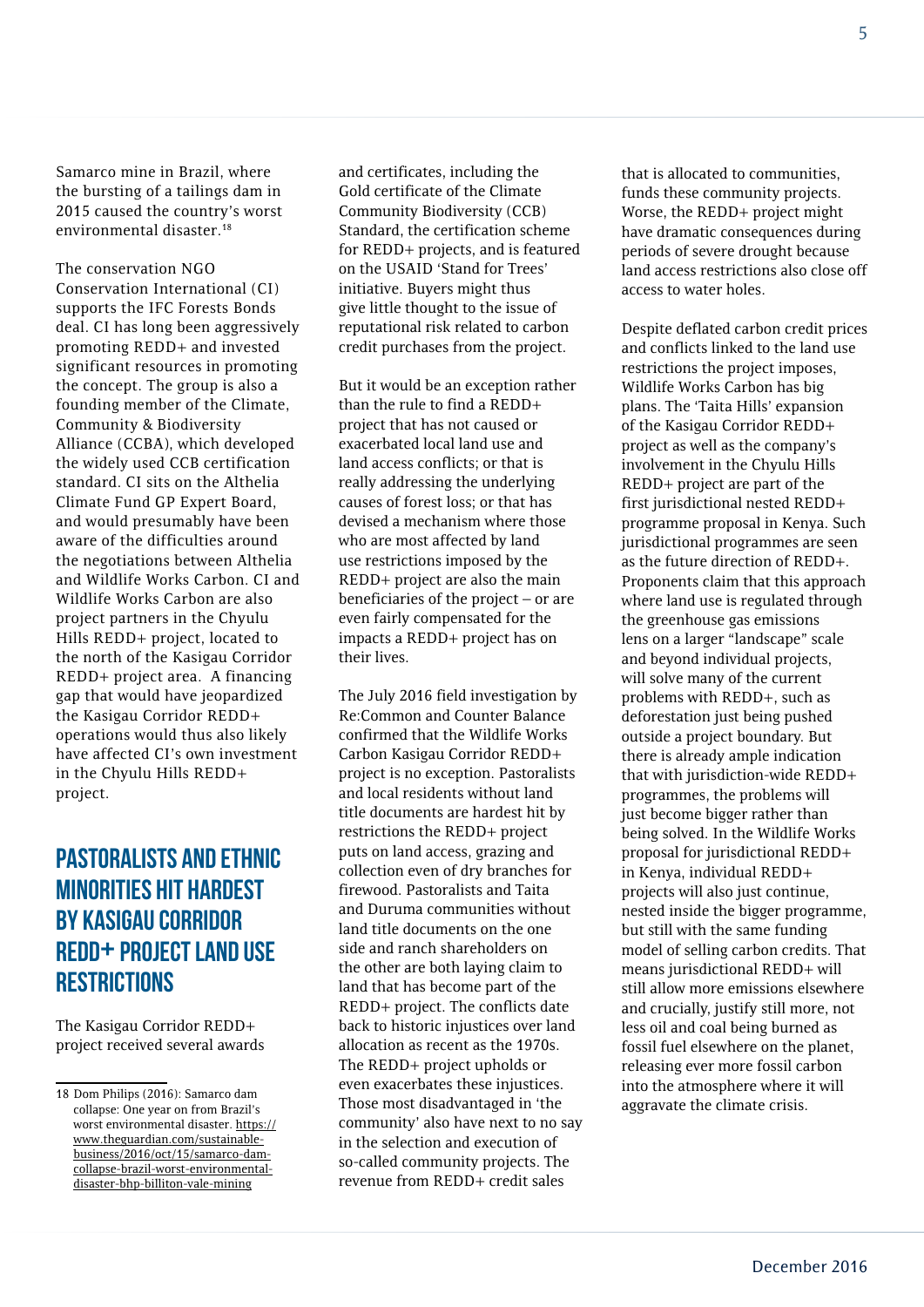### 2. The EIB investment into Althelia Climate Fund

**T** uropean financial institutions are playing an important  $\blacktriangle$  role in promoting the development of forest carbon finance through REDD+ initiatives. Public financial institutions are called on to invest in REDD+ as a way of buffering private investment risk because investment in REDD+ remains risky business: the list of REDD+ ventures that have managed to break even, let alone turn a reliable profit seems remarkably short. Unsurprisingly in this situation, private investors are looking for public funds to shoulder a large part of their private capital investment risk.

The European Investment Bank (EIB) is the EU's 'house bank'. EU governments that have been promoting private capital financing of REDD+ and similar market-based compensation mechanisms are now keen to demonstrate 'proof of concept' and expect public financial institutions like the EIB to play a role in enabling REDD+ and similar compensation pilot initiatives in the land use sector worldwide. As with previous EIB investments in carbon markets, the likely associated negative development impacts are at risk of being overlooked. This risk is even bigger in the case of REDD+, because unlike mining, logging, hydropower or infrastructure investments, development banks have tended to consider REDD+ per se to be benign and deliver a positive development impact. Ample evidence testifying that this assumption is wrong has not stopped public financial institutions to commit funds to REDD+. For the EIB, the investment in the Althelia Climate Fund is the first commitment to "a fund dedicated to forest carbon."19

19 EIB (2012), op. cit.: 1

By investing *up to* €25m into the Althelia Climate Fund, the EIB thus aims to show how blending EU public and private sector funding helps finance projects in the land use sector that (claim to) contribute to fighting climate change by reducing emissions from land use activities. "*The Althelia Climate Fund (the "Fund") is a path breaking proposal to enhance the environment and reduce carbon emissions through support for sustainable land use and conservation of primary forest. European based, the Fund is global, focusing on Africa and Latin America, and secondarily in Asia. With a target of EUR 150m of commitments from private and public investors the Fund will invest in some 20 projects to source forest based carbon and other environmentally certified credits for sale to the voluntary offset market. An amount of voluntary forest carbon credits corresponding to EIB's investment will be sold by the Fund to (public or private or philanthropic) entities that will permanently retire them*," the EIB writes about its investment in the Althelia Climate Fund. 20, <sup>21</sup>

The EIB's Environmental and Social Data Sheet describes the Fund as a "Luxembourg SIF dedicated to the purchase of carbon offsets and environmentally certified co-products generated by such projects", noting that "forest carbon assets will represent a minimum of 60% of the fund."22

Other public and private investors that announced investments at the same time as the EIB are FinnFund  $(\text{\ensuremath{\mathfrak{E}5m}})$ , the Dutch development bank FMO (€15m) and the Church

21 EIB (2012), op. cit.: 1

<sup>20</sup> [http://www.eib.org/projects/pipelines/](http://www.eib.org/projects/pipelines/pipeline/20100720) [pipeline/20100720,](http://www.eib.org/projects/pipelines/pipeline/20100720) accessed 14 October 2016.

<sup>22</sup> Ibid.: 1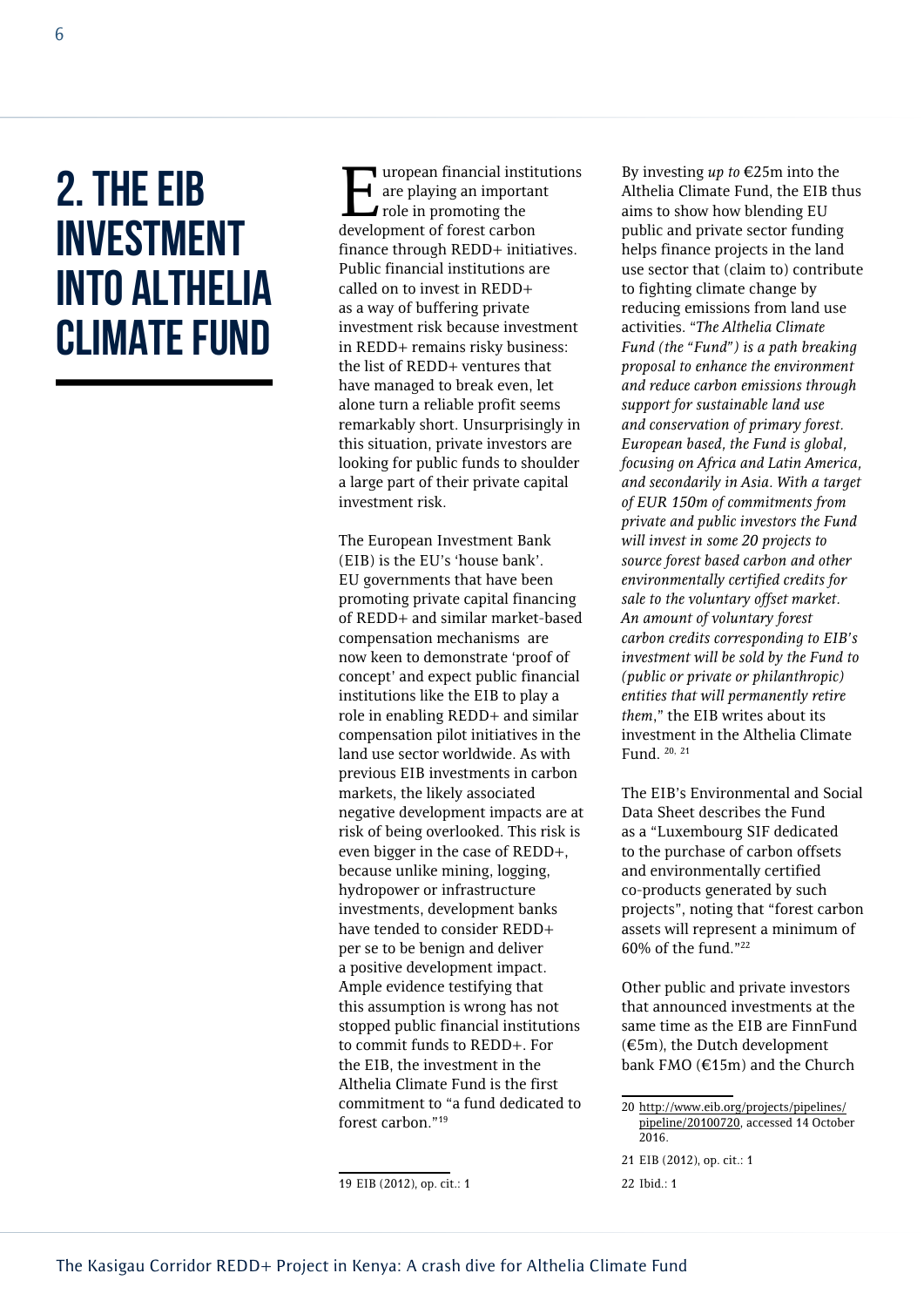

Taita Hills, Kenya, Photo © Adriana Paradiso/Counter Balance

of Sweden (€10m). Althelia Ecosphere states that the sale of "Conservation Notes" it jointly launched with Credit Suisse raised €14m from "c. 50 HNWI investors" (high-net-worth-individual investors) and that "the Notes will support conservation activities and economic development of local communities in up to 10- 15 countries through Althelia's portfolio, including Brazil, Peru and Indonesia." 23, 24 The investment

blog ImpactAlpha, sponsored by the Packard Foundation and Credit Suisse, also mentions the philanthropic US-based Packard Foundation, a supporter of marketbased environmentalism, as contributor to the Althelia Climate Fund: "The most recent validation of Althelia's model comes in the form of a \$5 million investment approved by the David and Lucile Packard Foundation."25 However,

Althelia Climate Fund wrote in a letter dated 25 November 2016 to Counter Balance that "[t]he David and Lucile Packard Foundation is not an investor into the Fund".

Althelia eventually raised ca. €101m by June 2014, including €15m the EIB committed in 2013. Since then, the Althelia Climate Fund invested in five projects in four countries – Kenya, Peru (2), Brazil and Guatemala. For four of the projects, Althelia Climate Fund annual reports indicate that the investment is made in the form of loans whereas for the REDD+ project in Kenya, the 2015 financial report still shows investment

<sup>23</sup> Christian del Vale (2015): Althelia Ecosphere. Making the investment case for natural capital. Presentation at the World Forum on Natural Capital, 23-24 November 2015. Slide 7.

<sup>24</sup> Althelia Ecosphere Press Release 7 April 2015. Althelia Ecosphere wins prestigious Environmental Finance

award. https://althelia.com/wp-content/ uploads/2015/04/Althelia-Press-Release-Environmental-Finance-Awards-7th-April-2015.pdf

<sup>25</sup> David Bank (2014): Beyond Carbon: Althelia Climate Fund Attracts Conservation Investors. ImpactAlpha 24. 10. 2014. [http://impactalpha.com/beyond](http://impactalpha.com/beyond-carbon-althelia-climate-fund-attracts-conservation-investors/)[carbon-althelia-climate-fund-attracts](http://impactalpha.com/beyond-carbon-althelia-climate-fund-attracts-conservation-investors/)[conservation-investors/](http://impactalpha.com/beyond-carbon-althelia-climate-fund-attracts-conservation-investors/) , accessed 14

October 2016.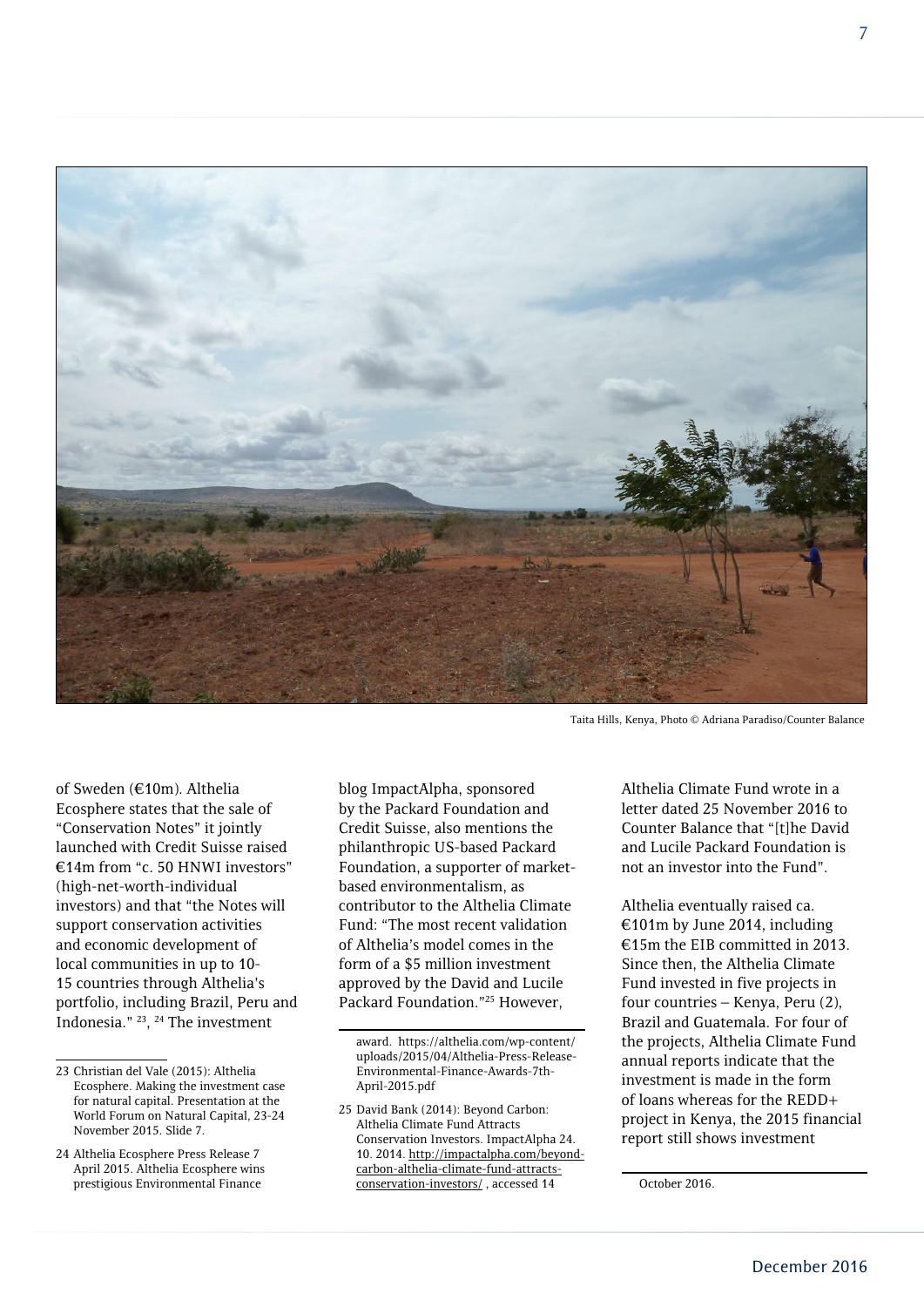through an 'Emission Reductions Purchase Agreement' (ERPA). However, the ERPA negotiations proved unsuccessful and according to Althelia, the financing has been converted to a loan.26 Four of the five projects are also covered by a US\$133.8m USAID loan guarantee that covers "50% of any losses at both investment and portfolio level for investors in the Althelia fund."27 Althelia received the USAID loan guarantee in May 2014. In a video message to the Carbon Expo in Cologne (Germany), former US Secretary of State John Kerry mentioned the deal, describing it as a "new risk-sharing loan guarantee that will enable Althelia to finance *hundreds of forest-based businesses in developing countries* that rely on sustainably managed land use for their livelihoods."28 [Emphasis added] With the loan guarantee, USAID has agreed to guarantee a minimum share price to the Althelia Climate Fund investors "because the fund is interested not only in carbon credits, but also in broader sustainable development," the EIB's Ranaivoson explained.

As of 31 December 2015, institutional investors had disbursed €18,36m of the €101,43m committed.29 The same report

26 Pers. com. Althelia Climate Fund in a letter of 25 November 2016 to Counter Balance.

- 27 EIB Info 155 (2014): Aligning Economy with Ecology for Sweet Success. P. 15. [http://www.eib.org/attachments/general/](http://www.eib.org/attachments/general/bei_info/bei_info155_en.pdf) [bei\\_info/bei\\_info155\\_en.pdf](http://www.eib.org/attachments/general/bei_info/bei_info155_en.pdf)
- 28 USAID, U.S. Government, Althelia Climate Fund Mobilize \$133.8 Million for Forest Conservation and Alternative Livelihoods, Press Release, 28 May 2014. See: [http://www.usaid.gov/news](http://www.usaid.gov/news-information/press-releases/may-28-2014-us-government-althelia-climate-fund-mobilize-1338-million-forest-conservation)[information/press-releases/may-28-2014](http://www.usaid.gov/news-information/press-releases/may-28-2014-us-government-althelia-climate-fund-mobilize-1338-million-forest-conservation) [us-government-althelia-climate-fund](http://www.usaid.gov/news-information/press-releases/may-28-2014-us-government-althelia-climate-fund-mobilize-1338-million-forest-conservation)[mobilize-1338-million-forest-conservation](http://www.usaid.gov/news-information/press-releases/may-28-2014-us-government-althelia-climate-fund-mobilize-1338-million-forest-conservation)
- 29 According to Althelia Climate Fund 2015 Audited Annual Report, 13 investors committed  $€101.431.001$  of which €83,071,250 remained undrawn on 31

states a "Gross Commitment" of €48,986,623 to five projects and €5,169,727 to "other investments" that are not further specified in the Audited Annual Report, but for which an "Estimated present value" of €83,187 is given  $-1.6%$ of the "Gross Commitment". The "Estimated present value" of the five projects is given as €25,142,353  $-$  roughly 51% of the "Gross Commitment". The report further puts the "investments at cost" at €11,483,772, with "unrealised appreciation on investments" of €13,741,768 adding up to the €25,225,540 of "Investments at market value"30, elsewhere in the report also referred to as "Total Investments".31

It seems unlikely that Althelia will achieve the "[t]arget portfolio [of] 20 to 25 investments within 3 years, or before the end of the EIB investment period in June 2017."32 33 In September 2016, the EIB stated that "with EUR 105m raised instead of EUR 150m initially targeted, the Fund will target 12-14

- 31 Althelia Climate Fund 2015 Audited Annual Report, P. 10.
- 32 Althelia Ecosphere presentation 'Sustainable land use as an asset class. Summary of the Althelia Climate Fund. 8 September 2013. [http://www.arena](http://www.arena-international.com/Journals/2013/10/18/m/z/o/10_Althelia_Christian-del-Valle.pdf)[international.com/Journals/2013/10/18/](http://www.arena-international.com/Journals/2013/10/18/m/z/o/10_Althelia_Christian-del-Valle.pdf) [m/z/o/10\\_Althelia\\_Christian-del-Valle.pdf](http://www.arena-international.com/Journals/2013/10/18/m/z/o/10_Althelia_Christian-del-Valle.pdf)
- 33 03 August 2015 reply by the EIB to Counter Balance questions about the EIB investment into the Althelia Climate Fund. O Counter Balance: "What is the status of the EIB support to the Althelia Climate Fund? Has the whole amount of EUR 25m been disbursed by the bank?" A EIB: The Fund completed its last closing in December 2014 with EUR 105m committed by private and public investors. EIB commitment is EUR 15m. This amount is disbursed as and when new or current investments make requests. End of investment period is June 2017."

projects"34, but even achieving that target through financing of viable REDD+ projects by mid-2017 would seem a challenge. Althelia Climate Fund charges management fees as a proportion of the investment. For 2014 and 2015, the fund has charged its 12 investors €4,40m in management fees. A February 2016 article on the website Institutional Investor cites an investor in the Fund noting that the return for the investment has been "in the double digits."35 The comment raises questions about how the Althelia Climate Fund has been able to generate such returns given the small project portfolio and the low carbon credit price.

The Althelia Climate Fund's Audited Annual Report for 2015 also mentions a gross commitment of €5,17m to "other investments", without giving any further detail as to the nature of these "other investments".

In 2014 and 2015, the EIB also purchased carbon credits from the Kasigau Corridor REDD+ project to "compensate its residual emissions resulting from its own operations" (see chapter below for details).

December 2015: P. 14, Note 9.

<sup>30</sup> Althelia Climate Fund 2015 Audited Annual Report, P. 7.

<sup>34</sup> EIB reply to Counter Balance email request for information. September 2016

<sup>35</sup> K. Gilbert (2016): For Conservation Investors, Returns Trump Impact. [http://www.institutionalinvestor.com/](http://www.institutionalinvestor.com/article/3529287/asset-management-macro/for-conservation-finance-investors-returns-trump-impact.html#.WDTIdhrhBdg) [article/3529287/asset-management](http://www.institutionalinvestor.com/article/3529287/asset-management-macro/for-conservation-finance-investors-returns-trump-impact.html#.WDTIdhrhBdg)[macro/for-conservation-finance](http://www.institutionalinvestor.com/article/3529287/asset-management-macro/for-conservation-finance-investors-returns-trump-impact.html#.WDTIdhrhBdg)[investors-returns-trump-impact.html#.](http://www.institutionalinvestor.com/article/3529287/asset-management-macro/for-conservation-finance-investors-returns-trump-impact.html#.WDTIdhrhBdg) [WDTIdhrhBdg](http://www.institutionalinvestor.com/article/3529287/asset-management-macro/for-conservation-finance-investors-returns-trump-impact.html#.WDTIdhrhBdg)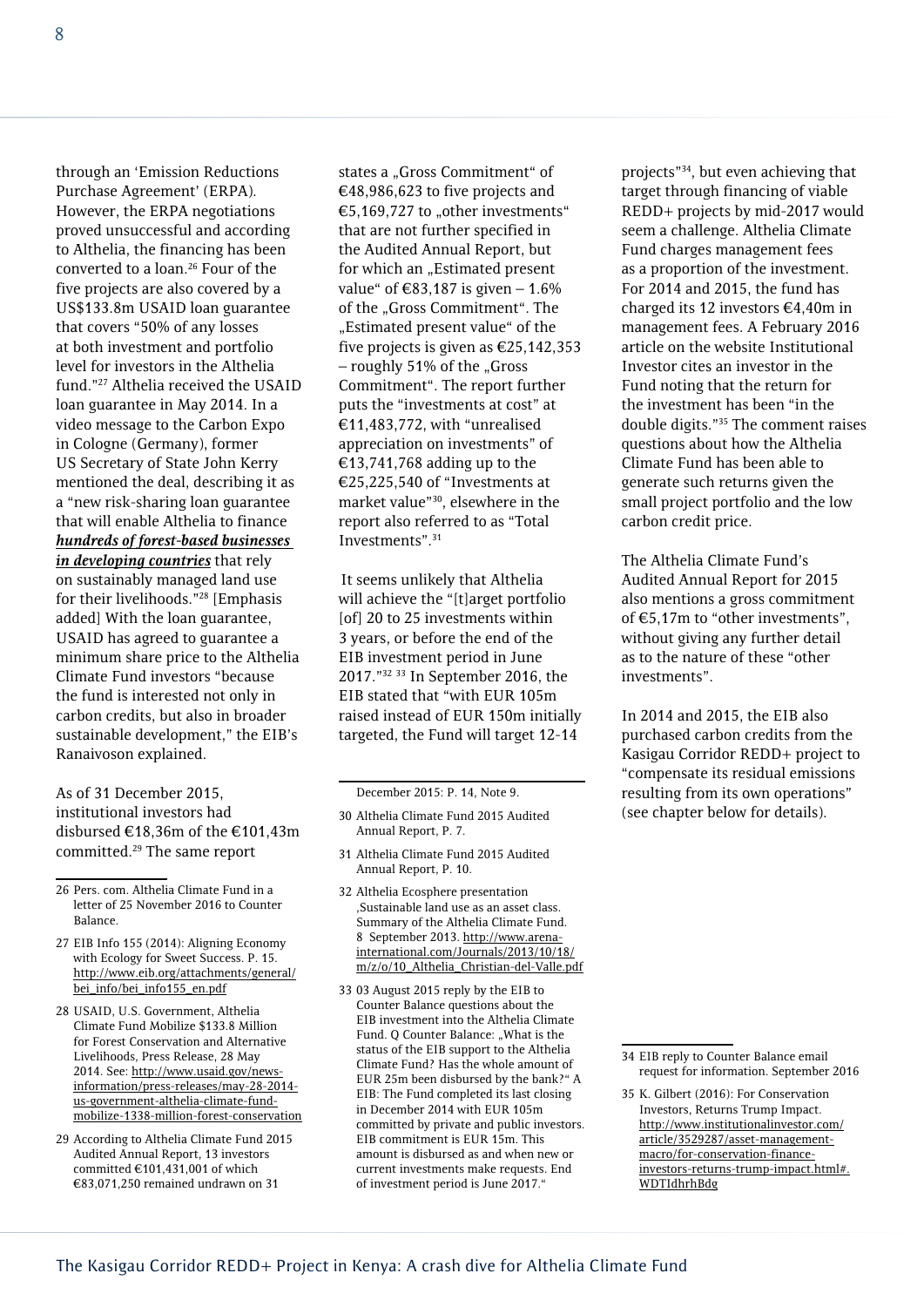### WHO'S (BEHIND) ALTHELIA?36

The Althelia Climate Fund was incorporated on 12 December 2011 in Luxembourg as a SICAV-SIF. SICAV is the French abbreviation for *société dinvestissement à capital variable* - an investment company with variable capital. SIF stands for Specialised Investment Fund. The Althelia Climate Fund will run for eight years, with the option to extend the fund by two years.

The founding shareholders of the Althelia Climate Fund SICAV are Althelia Climate Fund GP Sàrl (1 General Partner share / 0.0032%), Sylvain Goupille (15,500 shares / 49.99%) and Christian Del Valle (15,500 shares / 49.99%).37 In 2013 and 2014 additional shares were issued to the investors into the fund.<sup>38</sup> Goupille and del Valle previously worked at BNP Paribas Corporate and Investment Banking. Goupille was head of Carbon Finance and del Valle was Director of Environmental Markets and Forestry. In this function del Valle worked on a US\$50 million financial package for Wildlife Works Carbon LLC that was instrumental to the creation of the Kasigau Corridor REDD+ project in Kenya.

Althelia Climate Fund GP Sàrl (1 GP share in the SICAV) was also registered on 12 December 2011 in Luxembourg. The sole founding shareholders are: Sylvain Goupille (6,875 shares / 55%)

and Christian Del Valle (5,625 shares / 45%).39 Althelia Climate Fund GP also fully owns Ecosphere Capital Limited, registered in London. From the date of registration until April 2013, when Goupville resigned as director, Goupille and Del Valle were the sole directors of Ecosphere Capital Ltd.. Ecosphere Capital Ltd is the "investment advisor" of Althelia Climate Fund SICAV. Is Del Valle paid to provide "investment advise" to his own investment fund – Althelia Climate Fund SICAV – through the UK subsidiary of the Althelia Climate Fund GP? In addition to seemingly being paid to provide "investment advise" to himself, Del Valle – and Goupille – through Althelia Climate Fund GP as fund manager also charge investors into the Althelia Climate Fund SICAV a hefty "management fee".

Goupille and Del Valle are also the founding members of Ecosphere Capital Partners LLP, based in London. Goupille's membership was terminated in April 2013.40 The entity's role in relation to Althelia is not explained in the information available. Another company named in the Althelia Climate Fund GP annual report is Piccolo 5 S.A., also registered in Luxembourg and owned by Sylvain Goupille. Its role in management of the climate fund or its relation to the fund is not explained in the annual report.

BNP Paribas Securities Services is named as administrative agent of the Althelia Climate Fund SICAV, and for this service the bank is "entitled to receive, out of the assets of the SICAV, fees and commissions". These vary from 0.07% to 0.12% of the Net Asset Value of the investment fund.

BNP Paribas receives an additional 0.0015% of the Net Asset Value for acting as Custodian bank of the fund.41

In 2014, the report *Banking on Forests*  raised a series of questions regarding the financial set-up of Althelia:

- *· Who is the beneficiary of advisory fees paid by Althelia Climate Fund GP? Ecosphere Capital Ltd?*
- *· What is the role of Ecosphere Capital Partners LLP, registered in London?*
- *· On which criteria was BNP Paribas chosen as custodian and administrative agent of the SICAV?*
- *· What is the total amount of fees paid to Ecosphere Capital Limited as investment advisor?*
- *· And, most importantly, does Christian Del Valle receive payments out of the public funding paid into Althelia Climate Fund SICAV both as shareholder of the fund's "Investment advisor" (Ecosphere Capital Limited) and as "General Partner" of the SICAV fund manager, Althelia Climate Fund GP Sarl?*<sup>42</sup>

These questions remain valid. The added value *for development* from the EIB using financial intermediaries operating such convoluted company registration arrangements is not apparent. Considering that the fees paid out to the fund manager  $- a$ company controlled by Del Valle and Goupille - have only increased while proof of concept or a contribution of the investment to either lasting beneficial rural development or climate protection are not tangible, the EIB has yet to present a convincing argument for its "flagship investment" into the Althelia Climate Fund SICAF-SIF.

<sup>36</sup> The information presented in this box is a summary of the more detailed analysis of Althelia in the Re:Common and Counter Balance 2014 report Banking on Forests. The European Investment Bank's belief in financial alchemy to fix the climate crisis: The case of the Althelia Climate Fund. [http://www.counter-balance.org/banking](http://www.counter-balance.org/banking-on-forests/)[on-forests/](http://www.counter-balance.org/banking-on-forests/)

<sup>37</sup> Ibid.: Footnote 9

<sup>38</sup> Ibid.: Footnote 10

<sup>39</sup> Ibid.:Footnote 11

<sup>40</sup> Registration of the entity with Companies House, UK: Incorporation of a limited liability partnership. 13 March 2012. https://beta.companieshouse.gov.uk/ company/OC373307/filing-history

<sup>41</sup> Counter Balance (2014), op. cit.: 28, Footnote 12

<sup>42</sup> Ibid.: P. 7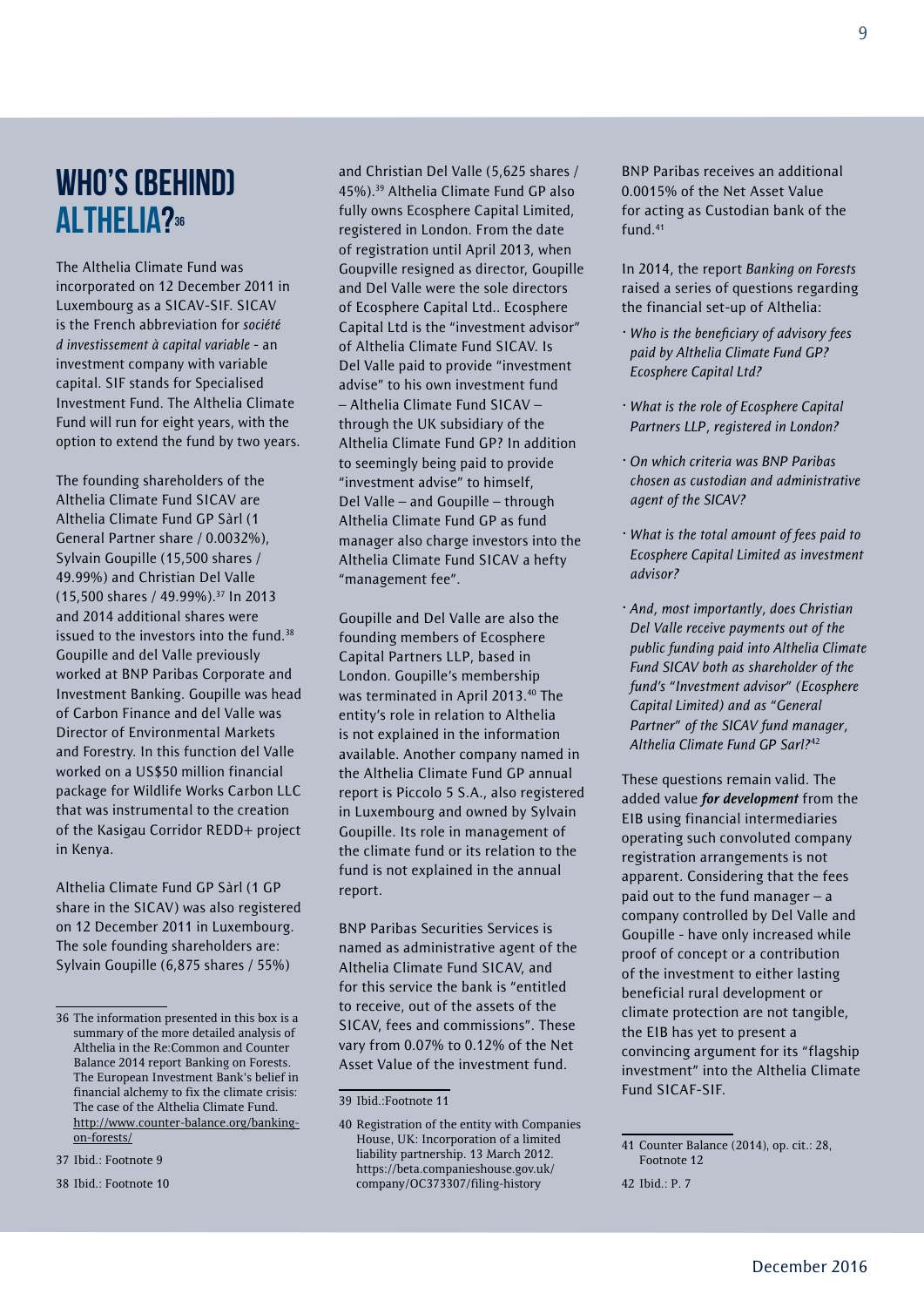### 3. Wildlife **WORKS** CARBON REDD+ projects in Kenya

The Taita Hills REDD+ project<br>in Kenya was the first project<br>to announce a financing deal in Kenya was the first project to announce a financing deal with the Althelia Climate Fund. In February 2014, Althelia and the US-based private company Wildlife Works Carbon LLC announced that they had signed a US\$10m financing agreement that would help the 200,000 hectare 'Taita Hills Conservation and Sustainable Land Use Project' in south-eastern Kenya off the ground.<sup>43</sup> The objective of the project was to double the area already designated to REDD+ under the Wildlife Works Carbon Kasigau Corridor REDD+ project – a corridor of land between two National Parks. Even though the EIB emphasised that Althelia's investments will be made in projects in "primary forests", the Kasigau Corridor REDD+ project area is primarily secondary forest comprised of open forestland, shrubland and grassland savannah.

Wildlife Works Carbon describes itself as "the world's leading REDD+ project development and management company with an effective approach to applying innovative market based solutions to the conservation of biodiversity."44 In 2013, Wildlife Works Carbon became the full owner of a REDD+ project in the Democratic Republic of Congo, the Mai N'dombe REDD+ project. In Kenya, Wildlife Works' founder, Mike Korchinsky, has been involved in the Kasigau Corridor and Taita Hills REDD+ project area since 1998, when the company set up an "EcoFactory" on the privately held Rukinga Ranch.

#### The Kasigau Corridor I and II REDD+ projects

In 2000, Wildlife Works Carbon acquired the majority of the shares in Rukinga Ranching Company Ltd. from the former owner of the ranch in order to protect the investment made in the "EcoFactory". A cattle slaughterhouse operator had been reported to be interested in purchasing the ranch shares when the former owner announced his intention to sell.45 By 2005, Wildlife Works Carbon had set up the Kasigau Corridor I REDD+ project on the Rukinga Ranch land. The Kasigau Corridor Phase II REDD+ project is made up of 13 cattle ranches with a combined area of 167,000 ha, and the land within these two REDD+ projects forms a corridor covering just under 2,000km2 of land (the Kasigau Wildlife Corridor) between the Tsavo East and Tsavo West National Parks.

Wildlife Works Carbon signed conservation easements with (and acquired the carbon rights from) the owners of those 13 ranches. The ranches are mostly 'group ranches', with 50 - 2500 members per ranch. Group ranches were introduced by the Kenyan government with the aim of regulating traditional pastoralist grazing systems. In group ranches, a group of people or families jointly hold title to land, agree on herd sizes and own cattle, camels or goats individually but herd them together. Conflicts and

<sup>43</sup> Althelia Climate Fund, Wildlife Works announce \$10 million investment to launch the Taita Hills Conservation and Sustainable Land Use Project in Kenya. 17 February 2014. [https://althelia.com/](https://althelia.com/investment/taita-hills-conservation-and-sustainable-land-use-project/) [investment/taita-hills-conservation-and](https://althelia.com/investment/taita-hills-conservation-and-sustainable-land-use-project/)[sustainable-land-use-project/](https://althelia.com/investment/taita-hills-conservation-and-sustainable-land-use-project/)

<sup>44</sup> http://www.wildlifeworks.com/

<sup>45</sup> IGES: The Kasigau Corridor REDD Project Phase I Rukinga Sanctuary. IGES Briefing. [http://redd-database.iges.or.jp/redd/](http://redd-database.iges.or.jp/redd/download/project;jsessionid=C61B4491B5123B48E4C62744CB14D89D?id=91) [download/project;jsessionid=C61B4491B](http://redd-database.iges.or.jp/redd/download/project;jsessionid=C61B4491B5123B48E4C62744CB14D89D?id=91) [5123B48E4C62744CB14D89D?id=91](http://redd-database.iges.or.jp/redd/download/project;jsessionid=C61B4491B5123B48E4C62744CB14D89D?id=91) and The Kasigau Corridor REDD Project Phase II – The Community Ranches [http://](http://redd-database.iges.or.jp/redd/download/project?id=103) [redd-database.iges.or.jp/redd/download/](http://redd-database.iges.or.jp/redd/download/project?id=103) [project?id=103](http://redd-database.iges.or.jp/redd/download/project?id=103) . Accessed 24 October 2016.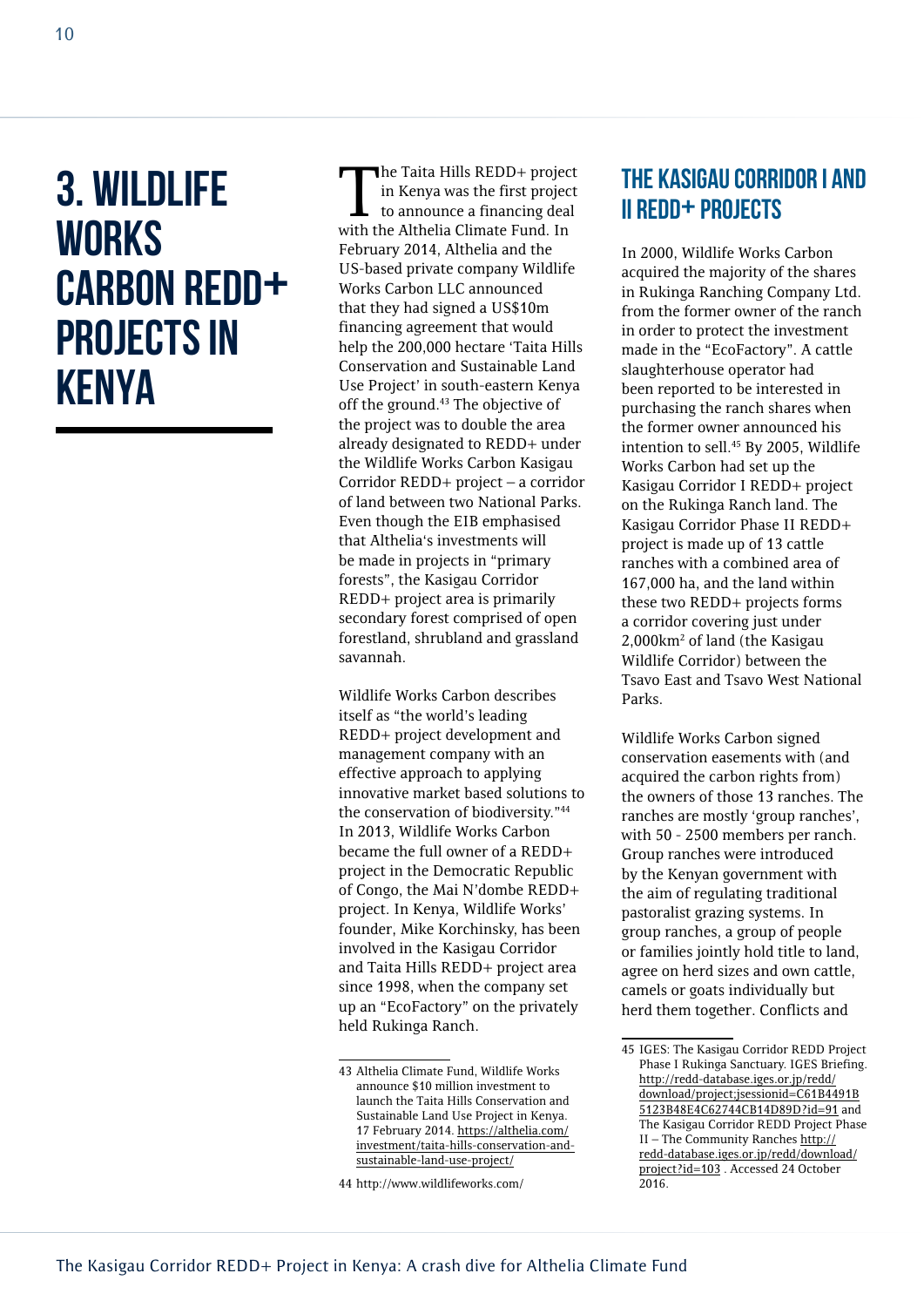injustices around allocation and acquisitions of shares in many of these group ranches dating back to the time when the concept of group ranches was introduced in the mid-1960s have been reported widely, and land use and access rights for many parts of the group ranches remain contested.46 Most people holding shares in the ranching companies or groups involved in the Kasigau Corridor REDD+ project do not live in the local community; only about 5% of the shares are believed to be held by local residents.<sup>47</sup>

Except Rukinga Ranch which is designated as a Wildlife Sanctuary, all group ranches in the Kasigau Corridor II REDD+ Project scheme and surrounding ranches have livestock, mainly cattle, goats and camels, at different stocking intensities.48 The large majority of ranch shareholders are absentee owners. Restrictions on land use at the ranch sites affect them much less than local residents who depend on access to this land for their subsistence livelihoods or pastoralists who use the area for grazing and access to water holes in periods of drought. Most of the local residents dependent on access to the land do not hold ranch shares. Use and access rights to the land that has been designated REDD+ project area by ranch shareholders have been contested between these two groups for a long time. In the years prior to the arrival of the REDD+ project, conflicts had eased due to



Kasigau project location within Kenya. J.O. Atela et al./Journal of Environmental Management 157 (2015) 238-249

many absentee ranch shareholders having derived little revenue from their shares in recent years. Many of the public companies managing these ranches ran up debts rather than generating profits, and ranch shareholder interest in their ranches waned as most had other businesses or income elsewhere.49

In exchange for agreeing to manage the ranches in accordance with the REDD+ project objectives, the ranch shareholders receive one third of the revenues generated through the sale of carbon credits. In the original 'benefit-sharing' descriptions, a further third of the revenues was earmarked for social and community development projects that are meant to benefit those residents who do not hold any ranch shares but who are affected by the land use restrictions the REDD+ project imposes. However, a paper published in 2016 reports that after "realising that the one-third ratio would not work [for Wildlife Works Carbon], the current arrangement is thus: ranch shareholders as landowners get their contractual

1/3 first, because without their legal approval the project would be impossible. REDD+ project costs are covered next, and then the broader community and Wildlife Works split 50%" of the profit that remains after these costs have been deducted.<sup>50</sup>

The Kasigau Corridor REDD+ project has been certified by the Verified Carbon Standard (VCS) and the Climate, Community and Biodiversity (CCB) Standard, which awarded a Gold level certificate. The VCS project documents state expected greenhouse gas emission reductions of 6 million t  $CO<sub>2</sub>e$  for the Rukinga Ranch and 39-49 million t  $CO<sub>2</sub>e$  for the group ranches over the course of the 30-year lifetime of the project. If these reductions are realized, the Kasigau Corridor REDD+ project would generate between 45 and 55 million carbon credits over a 30 year project period (2006-2036), with the group ranch component (Kasigau Corridor Phase II) accounting for the large majority of the calculated emission reductions.

<sup>46</sup> See among others, E. Mwangi (2005): The Transformation of Property Rights in Kenya's Maasailand: Triggers and Motivations. CAPRi WORKING PAPER NO. 35

<sup>47</sup> J. Atela et al. (2015): Implementing REDD+ at the local level: Assessing the key enablers for credible mitigation and sustainable livelihood outcomes. Journal of Environmental Management 157: 238- 249. P. 242.

<sup>48</sup> Ibid.: P. 246

<sup>49</sup> For more detail, see section, Other controversial aspects', particularly, Historical inequality of land allocation and its lasting legacy: the cause for REDD+ project conflicts.'

<sup>50</sup> M. Githiru (2016): Correcting inequity: How the implementation of the Kasigau Corridor REDD+ Project in fact redresses past injustices. Response to Chomba et al.. Land Use Policy 57: 619–624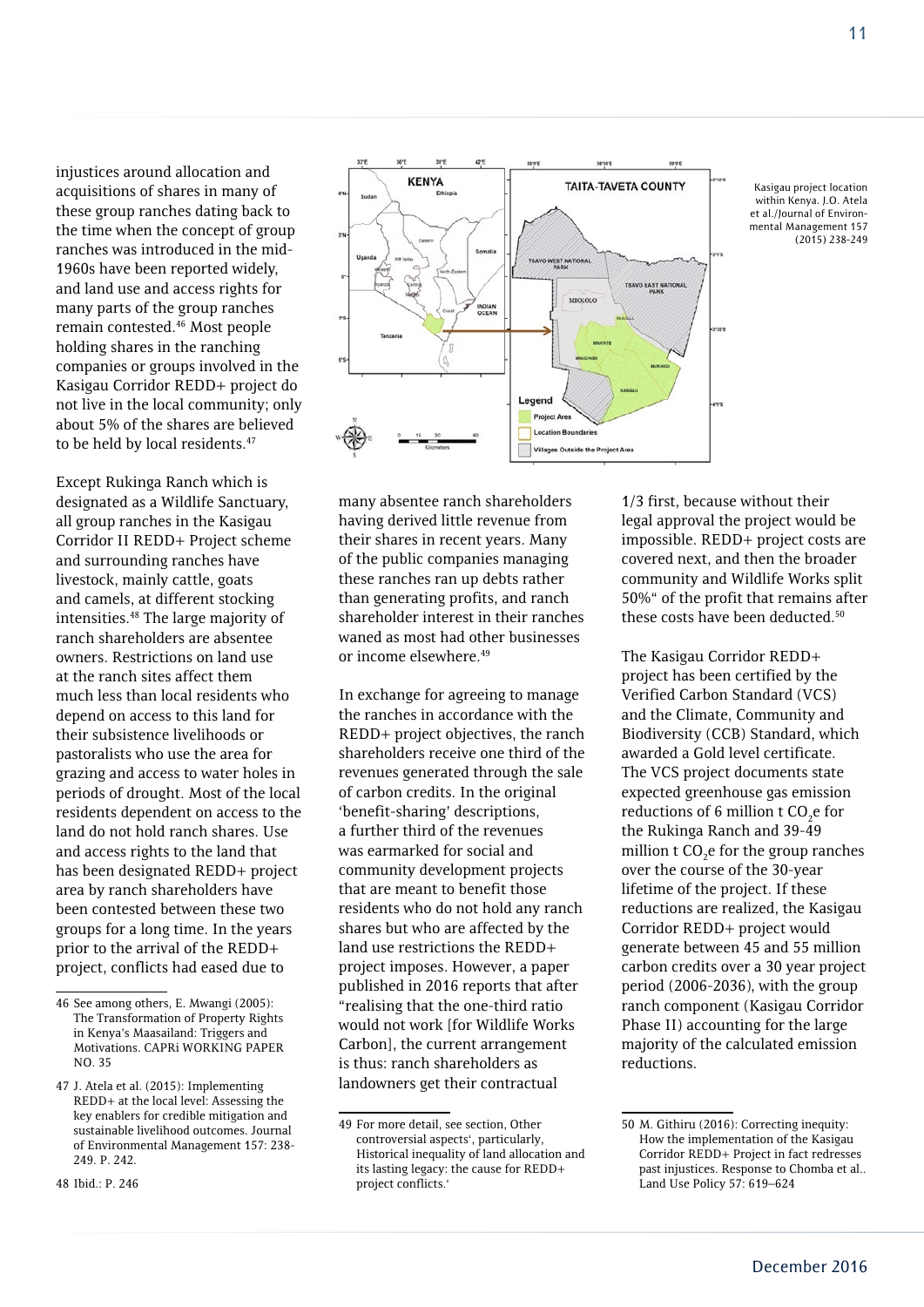The 2014 VCS Monitoring and Implementation report claims that the smaller portion of the Kasigau Corridor REDD+ project, the ca. 13,000 hectare Rukinga Ranch "has provided significant educational community benefits, including school bursary's to over 14,000 primary, secondary and University students, and funding over \$125,000 USD in school building renovations and improvements."51 This claim, and in particular the number of bursaries provided, seems outlandishly exaggerated considering the low population density in the REDD+ project area.<sup>52</sup>

#### The Taita Hills REDD+ project

The 'Taita Hills' REDD+ project, for which Wildlife Works had been negotiating an Emission Reduction Purchase Agreement with the Althelia Climate Fund until the financing arrangement was converted into a loan in July 2016, would place another 2,000km2 of land adjacent to the Kasigau Corridor I and II REDD+ projects under land management for the generation of carbon credits. A ranch shareholder of the Mbulia group ranch, located in the 'Taita Hills' expansion area, explained in a meeting during the July 2016 field investigation that Wildlife Works had carried out a feasibility study in 2014 and initially rejected inclusion of the ranch area into the

project due to charcoal production and poaching activities on the land. He further related how the ranch owners, reportedly with support from rangers formerly employed by Kenya Wildlife Service and now providing patrolling services for the REDD+ area, expelled charcoal producers from the area in question in order to increase their chances for inclusion in the REDD+ project at a later stage.<sup>53</sup>

The Kasigau Corridor I and II REDD+ projects, the proposed expansion under the 'Taita Hills' REDD+ project as well as the company's involvement in the 420,000 hectare Chyulu Hills REDD+ project further to the north are part of a proposal for the first so-called 'jurisdictional nested REDD+' programme in Kenya. The Chyulu Hills REDD+ project was initiated by Conservation International, Africa Wildlife Foundation and the Massai Wilderness Conservation Trust; Wildlife Works is listed as one of eight constituent partners in the project documents submitted for the Chyulu Hills REDD+ project certification.

Such jurisdictional programmes are seen as the future direction of REDD+. Proponents of REDD+ claim that if land on a larger "landscape" scale rather than just by individual projects is managed with the purpose of producing greenhouse gas emission reductions, many of the current problems with REDD+, such as deforestation just being pushed outside a project boundary, would be solved. But problems are manifold and there already is ample indication that with jurisdiction-wide REDD+ programmes, the problems will also just become bigger rather

than being solved. In addition, in the Wildlife Works proposal for jurisdictional REDD+ in Kenya, individual REDD+ projects will also just continue, nested inside the bigger programme but still with the same funding model of selling carbon credits. That means jurisdictional REDD+ will still allow more emissions elsewhere and crucially, justify still more, not less oil and coal being burned as fossil fuel, releasing ever more fossil carbon into the atmosphere where it will contribute to climate change.

In total, under jurisdictional REDD+ proposals, Kenya would be divided into 11 such jurisdictional REDD+ areas. Law firm BakerMcKenzie received Swedish government development funds to outline the legal and carbon property rights conditions Kenya would have to put in place to accommodate such nested jurisdictional REDD+ proposals.54 Private sector REDD+ project developers see a favourable regulatory framework within a country's jurisdictional REDD+ rules for projects such as those Althelia Climate Fund intends to fund as key to protecting their venture capital investments. The UN Paris Agreement would seem to favour jurisdictional REDD+ programmes over individual REDD+ projects. With private sector REDD+ proponents hoping that the UN's Paris Agreement endorsement of REDD+ will revive the currently deflated demand for REDD+ carbon credits, jurisdictional REDD+ programmes that are favourable to private sector REDD+ project inclusion are crucial to safeguarding their capital investments.

<sup>51</sup> [http://database.v-c-s.org/sites/v-c-s.](http://database.v-c-s.org/sites/v-c-s.org/files/Kasigau Corridor Phase I_VCS CCB M4 Monitoring & Implementation Report _v1.7.pdf) [org/files/Kasigau%20Corridor%20](http://database.v-c-s.org/sites/v-c-s.org/files/Kasigau Corridor Phase I_VCS CCB M4 Monitoring & Implementation Report _v1.7.pdf) [Phase%20I\\_VCS%20CCB%20M4%20](http://database.v-c-s.org/sites/v-c-s.org/files/Kasigau Corridor Phase I_VCS CCB M4 Monitoring & Implementation Report _v1.7.pdf) [Monitoring%20&%20Implementation%20](http://database.v-c-s.org/sites/v-c-s.org/files/Kasigau Corridor Phase I_VCS CCB M4 Monitoring & Implementation Report _v1.7.pdf) [Report%20\\_v1.7.pdf](http://database.v-c-s.org/sites/v-c-s.org/files/Kasigau Corridor Phase I_VCS CCB M4 Monitoring & Implementation Report _v1.7.pdf) . Page 2/175.

<sup>52</sup> SSNC (2013): REDD Plus or REDD "Light"? Biodiversity, communities and forest carbon certification. [www.](http://www.naturskyddsforeningen.se/sites/default/files/dokumentmedia/REDD Plus or REDD Light.pdf) [naturskyddsforeningen.se/sites/default/](http://www.naturskyddsforeningen.se/sites/default/files/dokumentmedia/REDD Plus or REDD Light.pdf) [files/dokumentmedia/REDD%20Plus%20](http://www.naturskyddsforeningen.se/sites/default/files/dokumentmedia/REDD Plus or REDD Light.pdf) [or%20REDD%20Light.pdf](http://www.naturskyddsforeningen.se/sites/default/files/dokumentmedia/REDD Plus or REDD Light.pdf)

<sup>53</sup> Pers. com. during field visit in July 2016.

<sup>54</sup> REDD+ Law Project (2014): Creating an enabling legal framework for REDD+ investments in Kenya. [http://eprints.qut.](http://eprints.qut.edu.au/73943/1/Creating_an_enabling_legal_environment_for_REDD%2B_investment_in_Kenya_-_Final.pdf) [edu.au/73943/1/Creating\\_an\\_enabling\\_](http://eprints.qut.edu.au/73943/1/Creating_an_enabling_legal_environment_for_REDD%2B_investment_in_Kenya_-_Final.pdf) [legal\\_environment\\_for\\_REDD%2B\\_](http://eprints.qut.edu.au/73943/1/Creating_an_enabling_legal_environment_for_REDD%2B_investment_in_Kenya_-_Final.pdf) [investment\\_in\\_Kenya\\_-\\_Final.pdf](http://eprints.qut.edu.au/73943/1/Creating_an_enabling_legal_environment_for_REDD%2B_investment_in_Kenya_-_Final.pdf)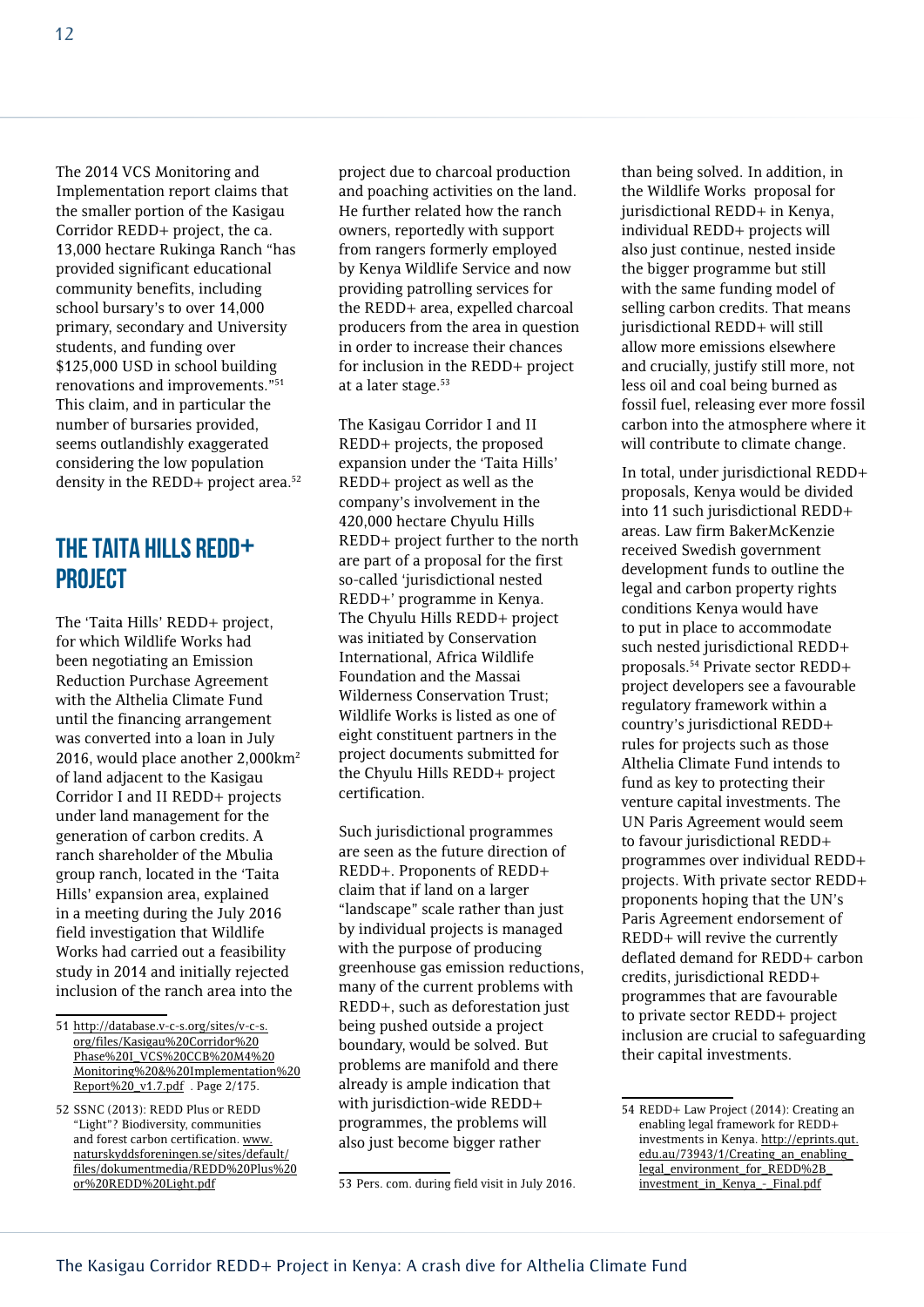### REDD+: the wrong instrument for addressing either forest or climate **CRISIS**

Reducing Emissions from Deforestation and forest Degradation (REDD) is a concept negotiated by the United Nations Framework Convention on Climate Change (UNFCCC) since 2005. Its objective is to reduce the release of carbon dioxide that is emitted into the atmosphere when forests are destroyed or degraded. The UNFCCC's Paris Agreement endorses REDD+ (with the plus adding additional activities, such as forest management or planting of trees) as a contribution to climate change mitigation and includes provisions for the trading of carbon credits generated by REDD+ activities.

The assumption underlying REDD+ is that remuneration of activities which prevent the release of carbon dioxide when forests are destroyed would assign a financial value to the (carbon stored in) standing forests. Assuming rising carbon prices, this financial value in turn was believed to be sufficient to compensate for the financial opportunity cost of foregone destruction. This assumption has turned out to be false, *including* because the profit that can be made from destroying forests for oil palm or soya monocultures or cattle ranching is orders of magnitude higher than the revenue generated from carbon credit sales. The concept was also developed with little appreciation for the complexity of local land use arrangements, the extent and severity of conflicts over use of and access to (forest) land or the historical injustices that still cast their shadow over many of the existing land use conflicts in forested areas. The assumption that the sale of carbon credits would generate sufficient revenue to cover the costs of "keeping a forest standing" was thus flawed from the start (carbon credits also justify extra fossil carbon emissions elsewhere and therefore just shift emissions around but never reduce them, but this has been ignored by REDD+ proponents from the start).

Unsurprisingly, existing private sector REDD+ projects have relied on substantial donations or public funding and other support, and the revenue from carbon sales is said to make up only a minor portion of the revenue for many existing REDD+ projects.

Alongside these private sector REDD+ project activities, the World Bank Forest Carbon Partnership Facility (FCPF) and bilateral initiatives such as the Norwegian International Climate and Forest Initiative (NICFI) or the German government's REDD Early Movers Programme set up pilot REDD+ activities. Increasingly, public sector initiatives such as these and private sector REDD+ ventures such as the Althelia Climate Fund engage in joint activities. For example, the EIB, Althelia and Conservation International have submitted a programme to the UNFCCC's Green Climate Fund for a REDD+ programme in Madagascar, and Wildlife Works has been intimately involved in developing the DRC's REDD+ country plans for the FCPF.



Predominantly savannah and open forest landscape within which the Kasigau Corridor REDD+ project is located. Taita Hills, Kenya, Photo © Jutta Kill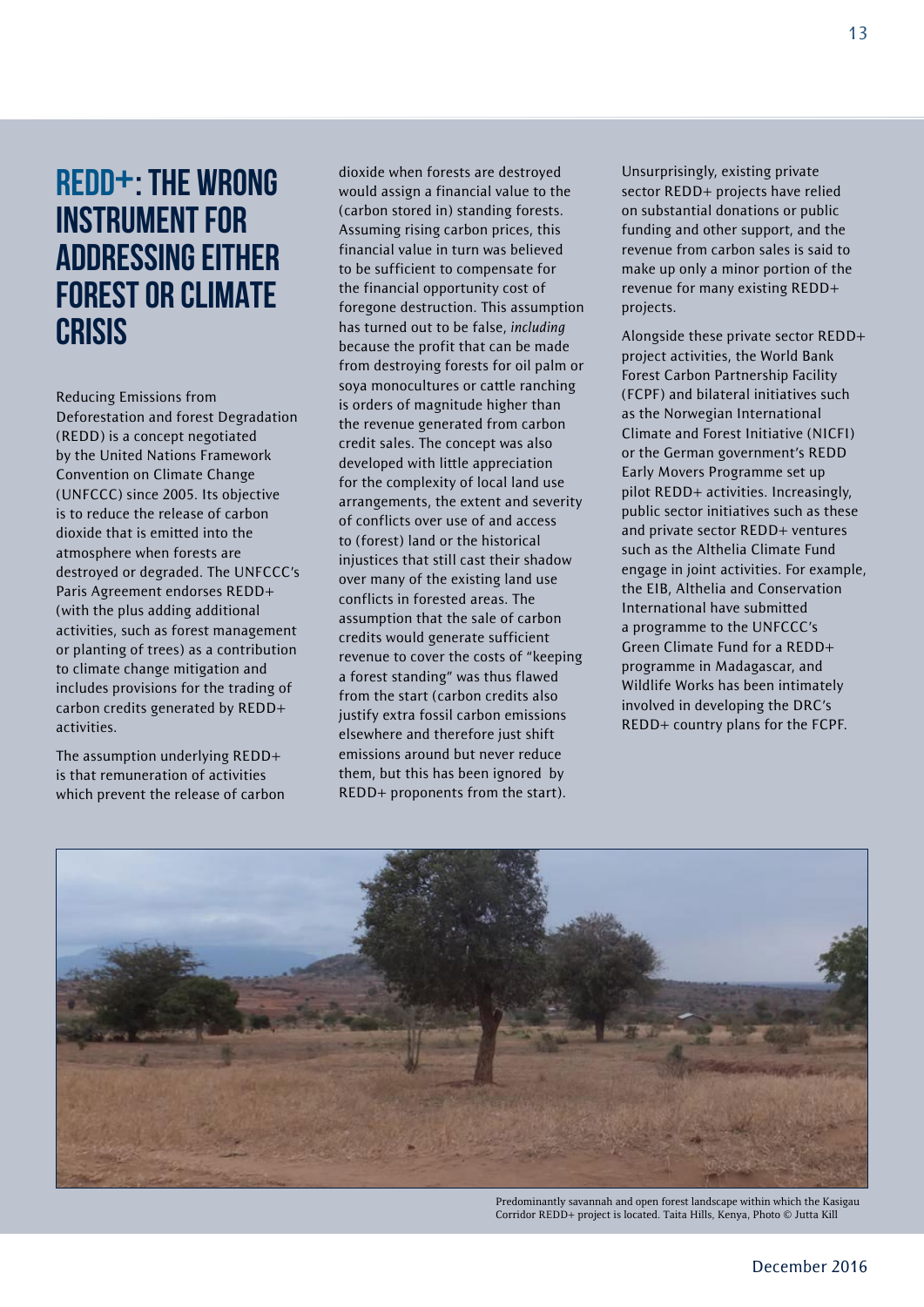### 4. Kasigau **CORRIDOR** REDD+ credit buyers and financial help from the IFC

evenue from carbon credit sales is only one of several revenue streams for the Wildlife Works Carbon operations in Kenya. Other sources of revenue include the production and sale of ca. 300 bags of charcoal by Wildlife Works from the REDD+ project area, an Ecotourism lodge and the marketing of locally produced arts and crafts. According to Rob Dodson, responsible for Wildlife Works' Africa field operations, the total annual revenue from these carbon credit transactions has ranged between US\$3.5m and US\$7m.55

According to the 'State of the Voluntary Carbon Market 2013' report, three projects owned by Wildlife Works were among the four REDD+ projects worldwide that provided 96% of REDD+ carbon credits issued in 2012: the Kasigau Corridor I and II projects and the Mai N'dombe REDD+ project in the DRC.56

Wildlife Works Carbon markets the Kasigau Corridor REDD+ credits widely.

Among the corporate buyers are UPS57, Microsoft, Coca-Cola, Hershey's and Barclays Bank who use REDD+ credits for Corporate Social Responsibility (CSR) purposes or to demonstrate compliance with company-own environmental targets.

- 56 Forest Trends (2013): Maneuvering the Mosaic. State of the Voluntary Carbon Market 2013. P. 21.
- 57 [http://static.globalreporting.org/report-pd](http://static.globalreporting.org/report-pdfs/2015/543b7e1f736920bfdb1efd10c62733d3.pdf) [fs/2015/543b7e1f736920bfdb1efd10c627](http://static.globalreporting.org/report-pdfs/2015/543b7e1f736920bfdb1efd10c62733d3.pdf) [33d3.pdf](http://static.globalreporting.org/report-pdfs/2015/543b7e1f736920bfdb1efd10c62733d3.pdf)

Two Wildlife Works shareholders also bought carbon credits from the Kasigau Corridor REDD+ project: the German insurance company Allianz and the French multinational clothing and accessories company Kering (which controls the global brands Puma and Gucci). Kering's purchase of the Kasigau Corridor carbon credits illustrates the multiple CSR and marketing benefits corporate buyers like Kering gain from REDD+ projects.58 To present itself as a 'responsible' corporate actor, Kering committed to a number of environmental targets with direct or indirect relevance to forests as part of its sustainability strategy. These include a commitment to offset greenhouse gas emissions, using "offset programmes that contribute to the welfare of the community and the conservation of biodiversity in its regions of operations."59 Kering also committed to only using leather that comes from animals reared without conversion forests into grazing or agricultural lands. "Green supply chain" is the new buzzword that's replacing "sustainable consumption", and firms like Kering recognize the potential REDD+ holds to companies needing to deliver not just on 'carbon neutrality' but also "deforestationfree" product pledges to protect their brands and sales.

The 'Stand for Trees' Initiative, a brainchild of Wildlife Works and

<sup>55</sup> C. Russell-Sluchansky (2014): Carbon Credit Plan aims to save Kenyan trees and elephants – and help villagers. National Geograhic [http://news.nationalgeographic.com/](http://news.nationalgeographic.com/news/2014/07/140705-kenya-elephant-poaching-carbon-credits-world-science/) [news/2014/07/140705-kenya-elephant](http://news.nationalgeographic.com/news/2014/07/140705-kenya-elephant-poaching-carbon-credits-world-science/)[poaching-carbon-credits-world-science/](http://news.nationalgeographic.com/news/2014/07/140705-kenya-elephant-poaching-carbon-credits-world-science/)

<sup>58</sup> T. Laing et al. (2015): Understanding the demand for REDD+ credits. Centre for Climate Change Economics and Policy Working Paper No. 218 Grantham Research Institute on Climate Change and the Environment Working Paper No. 193. [http://www.lse.ac.uk/GranthamInstitute/](http://www.lse.ac.uk/GranthamInstitute/wp-content/uploads/2015/05/Working-Paper-193-Laing-et-al1.pdf) [wp-content/uploads/2015/05/Working-](http://www.lse.ac.uk/GranthamInstitute/wp-content/uploads/2015/05/Working-Paper-193-Laing-et-al1.pdf)[Paper-193-Laing-et-al1.pdf](http://www.lse.ac.uk/GranthamInstitute/wp-content/uploads/2015/05/Working-Paper-193-Laing-et-al1.pdf)

<sup>59</sup> Kering Press Release 27 April 2012: [http://www.kering.com/en/press-releases/](http://www.kering.com/en/press-releases/ppr_introduces_environmental_and_social_5-year_targets_across_luxury_and_sport) [ppr\\_introduces\\_environmental\\_and\\_](http://www.kering.com/en/press-releases/ppr_introduces_environmental_and_social_5-year_targets_across_luxury_and_sport) [social\\_5-year\\_targets\\_across\\_luxury\\_and\\_](http://www.kering.com/en/press-releases/ppr_introduces_environmental_and_social_5-year_targets_across_luxury_and_sport) [sport](http://www.kering.com/en/press-releases/ppr_introduces_environmental_and_social_5-year_targets_across_luxury_and_sport)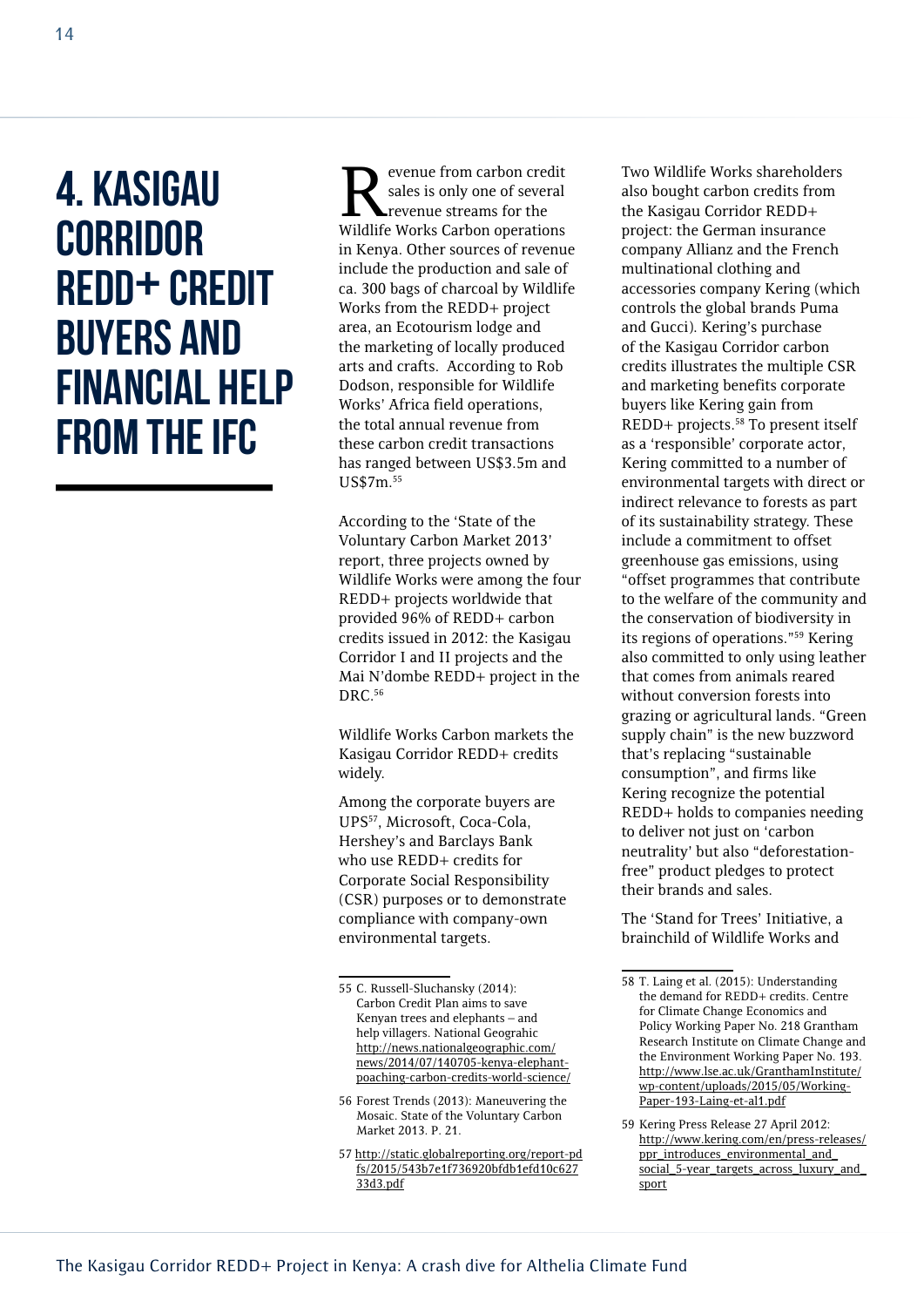

supported by USAID, has become an important source of revenue – some say, a lifeline - for many private sector REDD+ projects. It is the first online platform where private sector REDD+ projects can market their carbon credits directly to individual buyers, without other companies offering e.g. compensation of individual flights, conferences etc. as intermediaries. Crucially, at a time where many private sector REDD+ projects were facing financing difficulties and sales to corporate buyers averaging less than US\$5, the standard price for REDD+ carbon credits on the 'Stand for Trees' platform is US\$10 – nearly double the price for sales reported on the corporate voluntary carbon market.

The EIB also used carbon credits from the Kasigau Corridor REDD+ project. It reported the first purchase in 2014, just after it had committed €15m to the Althelia Climate Fund with its flagship 'Taita Hills' REDD+ project. In its 2015 Audited Annual Report, the EIB writes that "Like in 2014, the EIB has in 2015 purchased the equivalent tonnage of carbon credits from the Kasigau Corridor REDD+ Project to fully offset the corporate carbon footprint of the previous year." The bank writes that "The project avoids the unplanned deforestation and degradation of tropical forests in the Tiata [sic] Taveta District in the Kasigau Corridor, Kenya, which in the absence of the project would have been deforested and/or degraded for

Taita Hills, Kenya, Photo © Adriana Paradiso/Counter Balance

subsistence agriculture. Historically, areas adjacent to the project areas were converted to crop land for the illegal charcoal trade as well as subsistence agriculture such as maize farming."60

#### Funding lifeline from IFC and BHP Billiton

The protracted, and eventually unsuccessful, ERPA negotiations mean that Althelia's innovative financing boils down to providing loans backed by an USAID guarantee to projects that engage in

<sup>60</sup> EIB (2016): Carbon Footprint Report 2015. P.29 [http://www.eib.org/](http://www.eib.org/attachments/strategies/carbon_footprint_report_2015_en.pdf) [attachments/strategies/carbon\\_footprint\\_](http://www.eib.org/attachments/strategies/carbon_footprint_report_2015_en.pdf) [report\\_2015\\_en.pdf](http://www.eib.org/attachments/strategies/carbon_footprint_report_2015_en.pdf)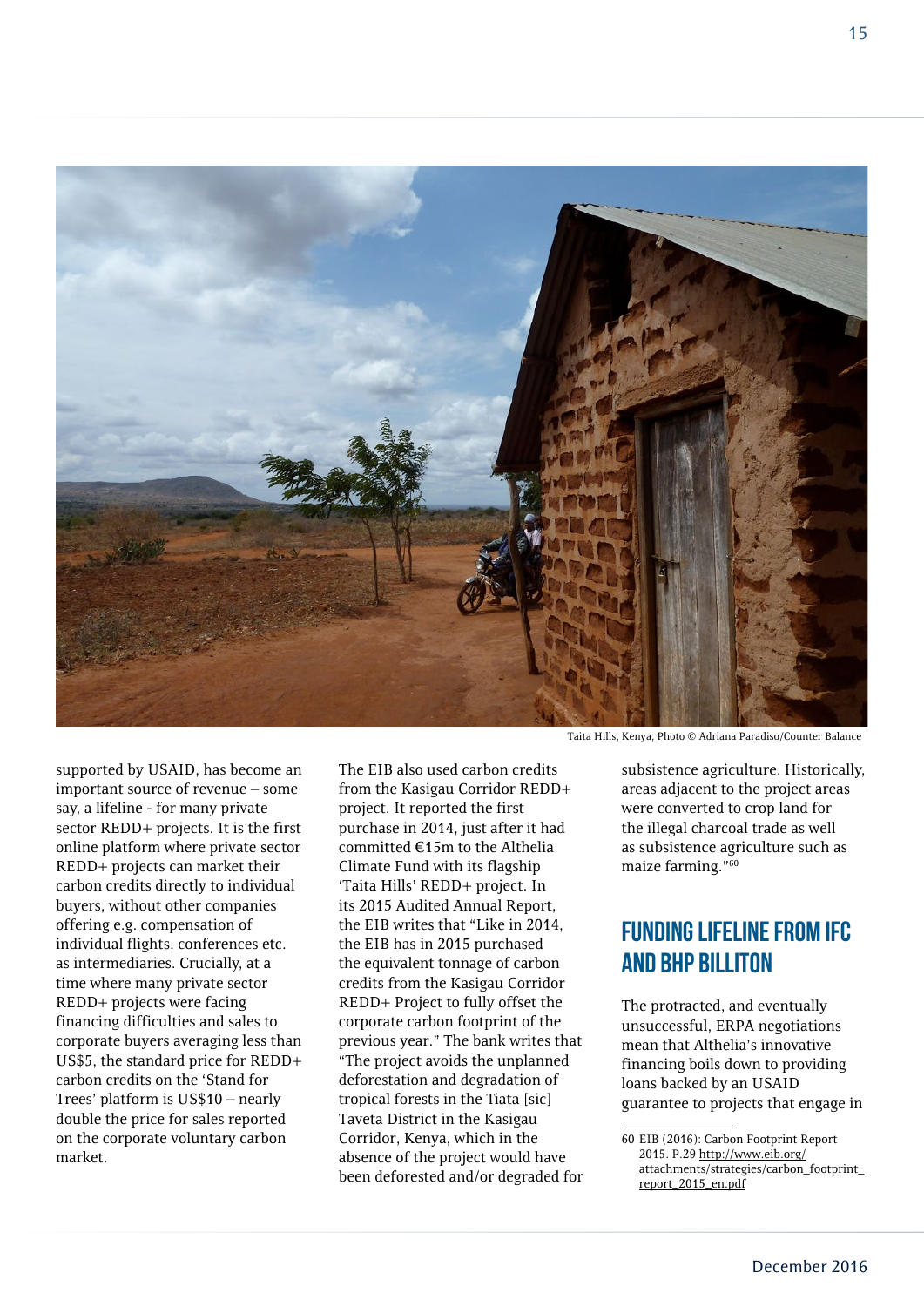a series of activities, including the generation of carbon credits from supposedly reducing emissions from deforestation to pay back the loan and some extra profit to Althelia Climate Fund investors. The failed ERPA negotiation also left the REDD+ project developer, Wildlife Works Carbon, without the secure buyer of its carbon credits, and a gap to fill. Finding a replacement for the ERPA deal with Althelia that had just fallen through in July 2016 was likely a matter of survival for the Kasigau Corridor REDD+ Project and its 'Taita Hills' expansion given that the project was already experiencing cash flow problems.

The Kasigau Corridor REDD+ project's financial lifeline came from the International Finance Corporation (IFC), the private sector arm of the World Bank, and BHP Billiton, the mining company with a record of severe environmental damage and forced displacement of communities that stretches back decades and continues to this day.<sup>61</sup>

In November 2016, the IFC launched a US\$152m "Forests Bond", listed on the London Stock Exchange. The bond has reportedly been sold to major institutional investors who are offered either cash or carbon credits in return for their investment. The carbon credits will be sourced from the Wildlife Works Kasigau Corridor REDD+ Project in Kenya. Investors who prefer the cash option will be repaid through a purchase commitment made by BHP Billiton, co-owner of the Samarco mine in Brazil, where the bursting of a tailings dam in



2015 caused the country's worst environmental disaster.<sup>62</sup>

IFC Forests Bond holders who prefer the cash option will be repaid through a purchase commitment made by BHP Billiton, the world's largest mining company and co-owner of the Samarco mine in Brazil. Samarco became the site of Brazil's worst environmental disaster in 2015, when a dam burst. The disaster left at least 19 people dead, hundreds homeless and released a wave of 40 million cubic metres of mineral waste gushing down the Rio Doce. One year on, the river still runs red from the iron ore in the water.

Another proponent of REDD+ supporting the IFC's Forests Bonds deal is Conservation International (CI). The organisation has long been aggressively promoting REDD+ and has invested substantial sums in the concept.

Taita Hills, Kenya. Photo © Jutta Kill

CI is also a founding member of the certification scheme for REDD+ projects, the Climate, Community & Biodiversity Alliance (CCBA)<sup>63</sup> that developed the CCB Standard, whose certifiers awarded a Gold level certificate to the Kasigau Corridor REDD+ project. CI sits on the Althelia Climate Fund GP Expert Board, and would presumably have been aware of the difficulties around the ERPA negotiations between Althelia and Wildlife Works Carbon. CI and Wildlife Works Carbon are also project partners in the Chyulu Hills REDD+ project. A financing gap that would jeopardize the Kasigau Corridor REDD+ operations would thus also likely have affected CI larger REDD+ plans in Kenya and its own investment in the Chyulu Hills REDD+ project.

<sup>61</sup> See, among others, an extensive list of reports on the impacts of the mining company's operations available on the BHP Billiton Watch website: [https://](https://bhpbillitonwatch.net/) [bhpbillitonwatch.net/](https://bhpbillitonwatch.net/)

<sup>62</sup> Dom Philips (2016): Samarco dam collapse: One year on from Brazil's worst environmental disaster. [https://](https://www.theguardian.com/sustainable-business/2016/oct/15/samarco-dam-collapse-brazil-worst-environmental-disaster-bhp-billiton-vale-mining) [www.theguardian.com/sustainable](https://www.theguardian.com/sustainable-business/2016/oct/15/samarco-dam-collapse-brazil-worst-environmental-disaster-bhp-billiton-vale-mining)[business/2016/oct/15/samarco-dam](https://www.theguardian.com/sustainable-business/2016/oct/15/samarco-dam-collapse-brazil-worst-environmental-disaster-bhp-billiton-vale-mining)[collapse-brazil-worst-environmental](https://www.theguardian.com/sustainable-business/2016/oct/15/samarco-dam-collapse-brazil-worst-environmental-disaster-bhp-billiton-vale-mining)[disaster-bhp-billiton-vale-mining](https://www.theguardian.com/sustainable-business/2016/oct/15/samarco-dam-collapse-brazil-worst-environmental-disaster-bhp-billiton-vale-mining)

<sup>63</sup> http://www.climate-standards.org/aboutccba/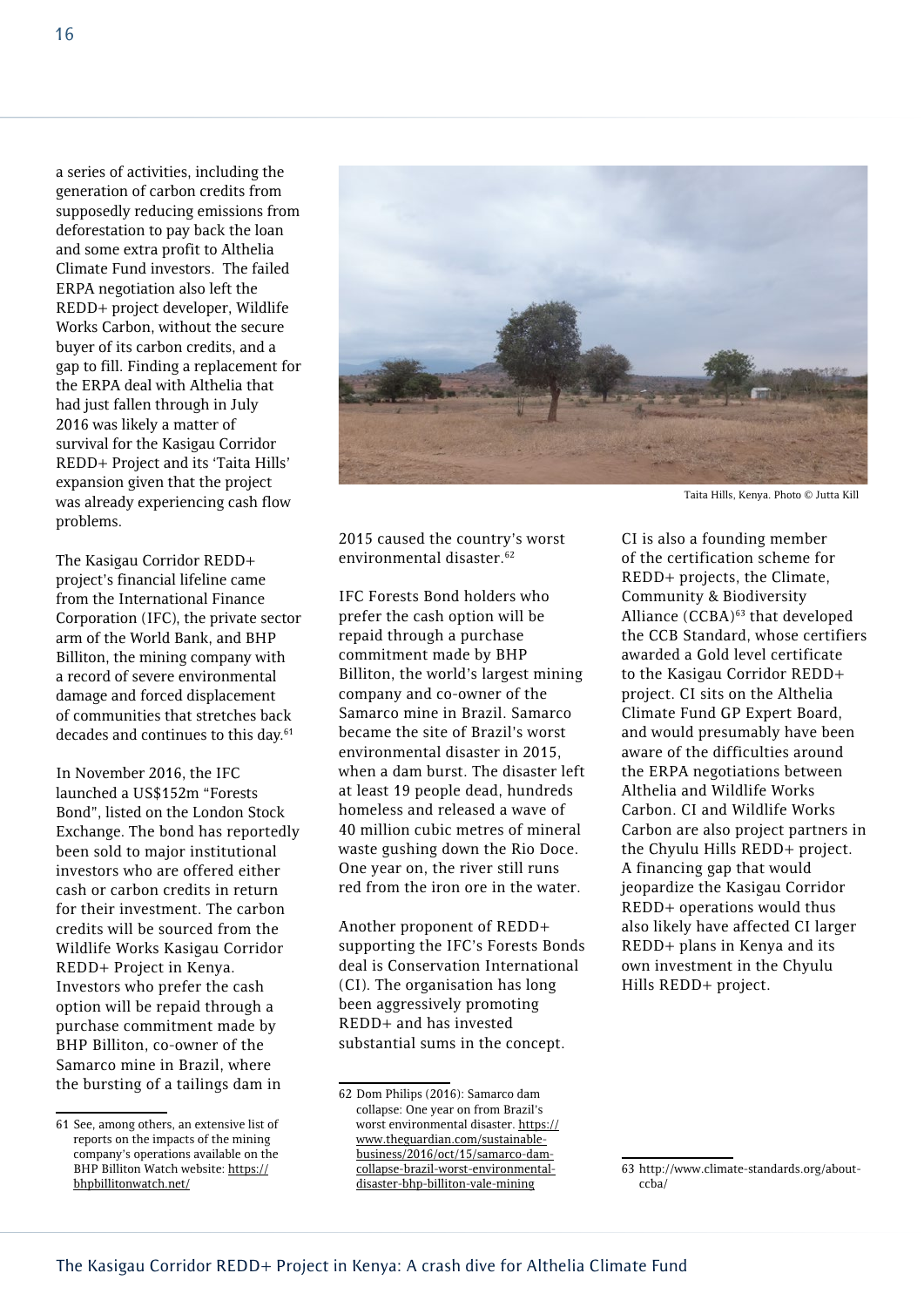5. Other **CONTROVERSIAL** aspects of the Kasigau Corridor REDD+ project

#### Dodgy reference area might allow for large overestimation of emission reductions

In 2013, a report for the Swedish Society for Nature Conservation (SSNC) investigated the project in relation to the Verified Carbon (VCS) and CCB certification standards.<sup>64</sup> With regard to the Kasigau Corridor II REDD+ project, the SSNC report notes that "the calculation of emission reductions is built on an assessment of the amount of emissions that would be most likely to have occurred if the project had not been implemented. This is, inevitably, a speculative exercise. In the case of Kasigau Phase II, the [assumption] is that almost all of the above- and belowground forest biomass and 55 percent of the soil carbon in the Phase II project area would be lost due to the expansion of slash-andburn agriculture."

The reference for this assumption is a comparison with an area that borders the REDD+ project. Based on this comparison, the Kasigau Corridor REDD+ project claims that more than 90% of the REDD+ project area will be deforested within 30 years from the project start date. The problem? The reference area is radically different from the Kasigau REDD+ project area in several respects. "Most obviously, at least 100,000 people live in the reference area", the SSNC report notes, while the population density in the REDD+ project area is very low.

The reference area also includes land that has been designated for some agricultural use, while the REDD+ project area is made up of cattle ranches. Despite these obvious socio-economic differences between project and reference area, the VCS certification audit concluded that the reference area has "similar conditions and drivers of deforestation" compared with the REDD project area and that the calculations meet the requirements outlined in the VCS methodology. The consequence: many of the carbon credits sold as an "emission avoided through the REDD+ project" are not actually backed by an avoided emission because the project methodology exaggerates the risk that deforestation would have taken place without the REDD+ project. The carbon might have been saved in the vegetation also without the REDD+ project. Yet, the buyer uses the REDD+ credits to make the unverifiable claim that his / her emissions have been cancelled out through additional savings of the REDD+ project.

#### Historical inequality of land allocation and its lasting legacy: the cause for REDD+ project **CONFLICTS**

In 2016, Susan Chomba and her colleagues published an article that describes the impact of historical inequalities on carbon revenue benefits sharing approaches used by the Kasigau Corridor REDD+ project. They found that "the initial flow of benefits was concentrated in the hands of a few. This was because developments in land tenure since pre-colonial times had involved

<sup>64</sup> SSNC (2013): REDD Plus or REDD "Light"? Biodiversity, communities and forest carbon certification. [www.](http://www.naturskyddsforeningen.se/sites/default/files/dokumentmedia/REDD Plus or REDD Light.pdf) [naturskyddsforeningen.se/sites/default/](http://www.naturskyddsforeningen.se/sites/default/files/dokumentmedia/REDD Plus or REDD Light.pdf) [files/dokumentmedia/REDD%20Plus%20](http://www.naturskyddsforeningen.se/sites/default/files/dokumentmedia/REDD Plus or REDD Light.pdf) [or%20REDD%20Light.pdf](http://www.naturskyddsforeningen.se/sites/default/files/dokumentmedia/REDD Plus or REDD Light.pdf)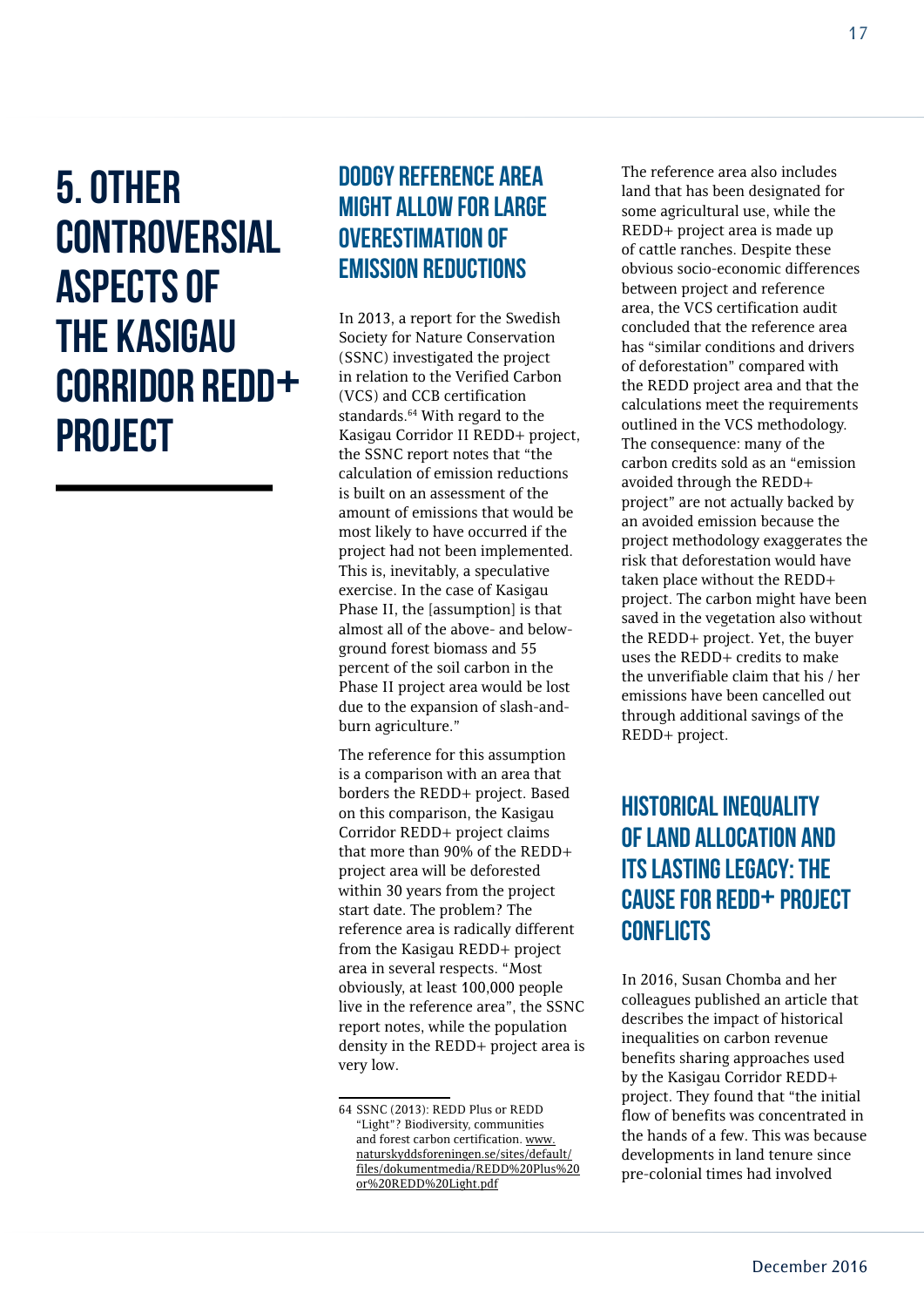

Predominantly savannah and open forest landscape within which the Kasigau Corridor REDD+ project is located. Taita Hills, Kenya, Photo © Jutta Kill

processes of dispossession and elite capture, enabled by colonial and post-colonial land policies that left the majority of local people with little or no land entitlement."65

A 2015 paper by Mariateresa Silvi notes that "in the pursuit of conservationist objectives, previous uses of the land for sustenance agriculture, logging, charcoal production, herd grazing have been disincentivized, made illegal and/or prohibited with the help of patrolling units. In compensation, the project has implemented 'many other income-generating, ecofriendly activities to the project area, such as ecotourism, built schools, trained local people in better dryland farming techniques and provided resources to health clinics' (Wildlife Works, 2011). The ownership of the profits generated through these incomegenerating activities is not clear from the project documents. [...]."66

Silvi also explains that "the individuals living in the project area villages are not the only ones affected by the project." She shows how the project excludes pastoralists from consultation or participation in the project: Project documents mention pastoralist groups merely in relation to damage that their cattle provoke by preventing new saplings from growing. "A project report prepared for potential buyers of carbon credits even suggests that an "invasion" of cattle grazers due to famine in adjacent communities may be prevented by increasing ranger patrolling paid with carbon credits funding", Silvi writes.<sup>67</sup>

Droughts pose a serious threat to pastoralists, particularly from northern Kenya, and one of the main coping mechanism for these groups is to move South, including to areas such as the Tsavo East National Park. Exclusion from land now dedicated to REDD+ carbon credit generation may thus deprive pastoralists of a key coping mechanism against foodinsecurity in times of drought. Silvi further explains how the exclusion of pastoralists from land access within the REDD+ project area reinforces a long history of ethnic favoritism in Kenya. She notes that "the country's new Constitution, entered into force in 2010, has reversed the situation and it allows for the protection of land rights for pastoralists," further stating that this Constitutional change does not seem to be reflected in the REDD+ project. Silvi writes that "project managers worked towards making the use of the project area for grazing by Somali pastoralists completely illegal: they paid [ranch shareholders] to stop leasing land to them, thereby excluding 3'000 heads of cattle and the large amount of people tending them from the project area.""68

<sup>65</sup> S. Chomba et al. (2016): Roots of inequity: How the implementation of REDD+ reinforces past injustices. Land Use Policy. Volume 50: 202–213.

<sup>66</sup> M. Silvi (2015): Legitimacy of REDD+: Does the funding mechanism make a difference? Exploring the impact of markets on legitimacy. UAB - Universitat Autònoma de Barcelona. In: Vatn, Arild (Ed.) Student Papers. Thor Heyerdahl

Summer School in Environmental Governance. Volume 3: 124-139. P. 133. [https://www.nmbu.no/sites/default/files/](https://www.nmbu.no/sites/default/files/pdfattachments/thss_volume_3_0.pdf) [pdfattachments/thss\\_volume\\_3\\_0.pdf](https://www.nmbu.no/sites/default/files/pdfattachments/thss_volume_3_0.pdf)

<sup>67</sup> Ibid. P. 134. The report reads: "Invasion of cattle grazers due to famine in adjacent communities, or lack of grazing elsewhere -Any influx of cattle only affects the quantity of grass in the project area and leads to no significant change in carbon stock. Again, this is possible especially as Somalis have used land in this area to feed and water their cattle over the years, sometimes with permission and sometimes without. However, given increasing aridity in the area, we believe Somali cattle herders will be forced to look elsewhere for rangelands. We will be using carbon funding to increase ranger patrolling to better protect the project area from illegal incursion."

<sup>68</sup> M. Silvi (2015): op. cit: 57. P. 134.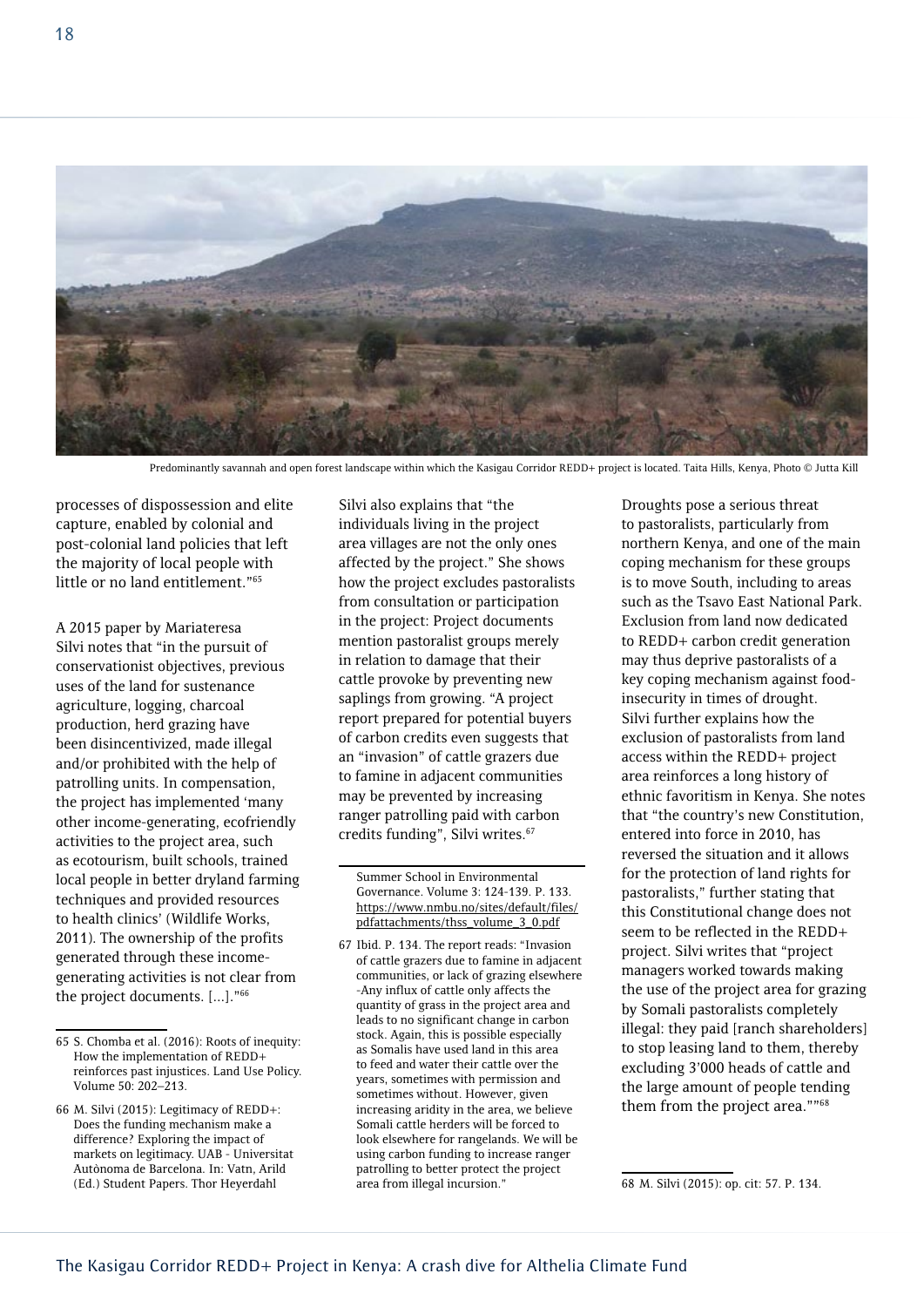### 6. Findings of a recent field **INVESTIGATION**

In July 2016, Re:Common an<br>Counter Balance carried out<br>field investigation in the are<br>of the Kasigau Corridor REDD+ n July 2016, Re:Common and Counter Balance carried out a field investigation in the area project. The visit included meetings with Taita and Durumba community members not holding shares in the group ranches that are part of the Kasigau Corridor II REDD+ project as well as with ranch shareholders in the 'Taita Hills' project area and a visit to the Wildlife Works Carbon project office.

One of the most striking observations was how locally, people referred to Wildlife Works as "the company". The reasons for this seemed twofold. For one part of "*the community*", Wildlife Works is "the company" that instructs guards to confiscate cattle and goats; that prevents the poorest community members in the area from collecting even dry branches for firewood when "the company" itself runs a charcoal production business on the REDD+ project area; that puts up water tanks on residents' land without even asking permission, let alone paying for the use of the land; that claims to dedicate initially $69$ 1/3 of carbon *revenue* sales to local community projects, but does so in a way that means benefits from these "community" projects are captured by local elites. For example, ranch shareholders who receive 1/3 of the revenue from the carbon credit sales might *also* sit on the "community development committees" that decide how the 50% of the *profit* from carbon credit sales (i.e. funding that is available only if after the payment of the 1/3 of revenue from credit sales and

deducting of project costs any profit remains) is spent that is to benefit "the community" not holding shares in the ranches.

 Another part of "the community" sees Wildlife Works as "the company" that has become an important employer in an area where formal employment opportunities are few. In addition to the 140 rangers on the Wildlife Works Carbon pay role.<sup>70</sup> the "EcoFactory", the charcoal production business, the tree nursery, carbon measurements, the ecotourism activities and the Lodge in the Rukinga Ranch Wildlife Sanctuary, the marketing of locally produced soap, arts and crafts all provide local employment. These local employment opportunities are significant in an area that offers few such opportunities, and they played an important role in the company's efforts to obtain a 'social license to operate' in the area. The field visit also clearly demonstrated that the local employment Wildlife Works Carbon has generated through these activities has not really benefited those most affected economically by the REDD+ land use restrictions. The recent precarious financial situation of the operation also seems to have affected salary payments. During the field visit, we heard comments of e.g. salary payments for those involved in carbon measurement being delayed by several months, "but people still have bills to pay, so this is very difficult", one person not employed by the company remarked.

In the 'Taita Hills' description on

<sup>69</sup> As noted above, the arrangement has recently been changed and the share for community projects is 50% of profit, i.e. funding that is available only if after the payment of the 1/3 of revenue from credit sales and deducting of project costs any profit remains.

<sup>70</sup> C. Russell-Sluchansky (2014): Carbon Credit Plan Aims to Save Kenyan Trees and Elephants—and Help Villagers. National Geographic. [http://news.nationalgeographic.com/](http://news.nationalgeographic.com/news/2014/07/140705-kenya-elephant-poaching-carbon-credits-world-science/) [news/2014/07/140705-kenya-elephant](http://news.nationalgeographic.com/news/2014/07/140705-kenya-elephant-poaching-carbon-credits-world-science/)[poaching-carbon-credits-world-science/](http://news.nationalgeographic.com/news/2014/07/140705-kenya-elephant-poaching-carbon-credits-world-science/)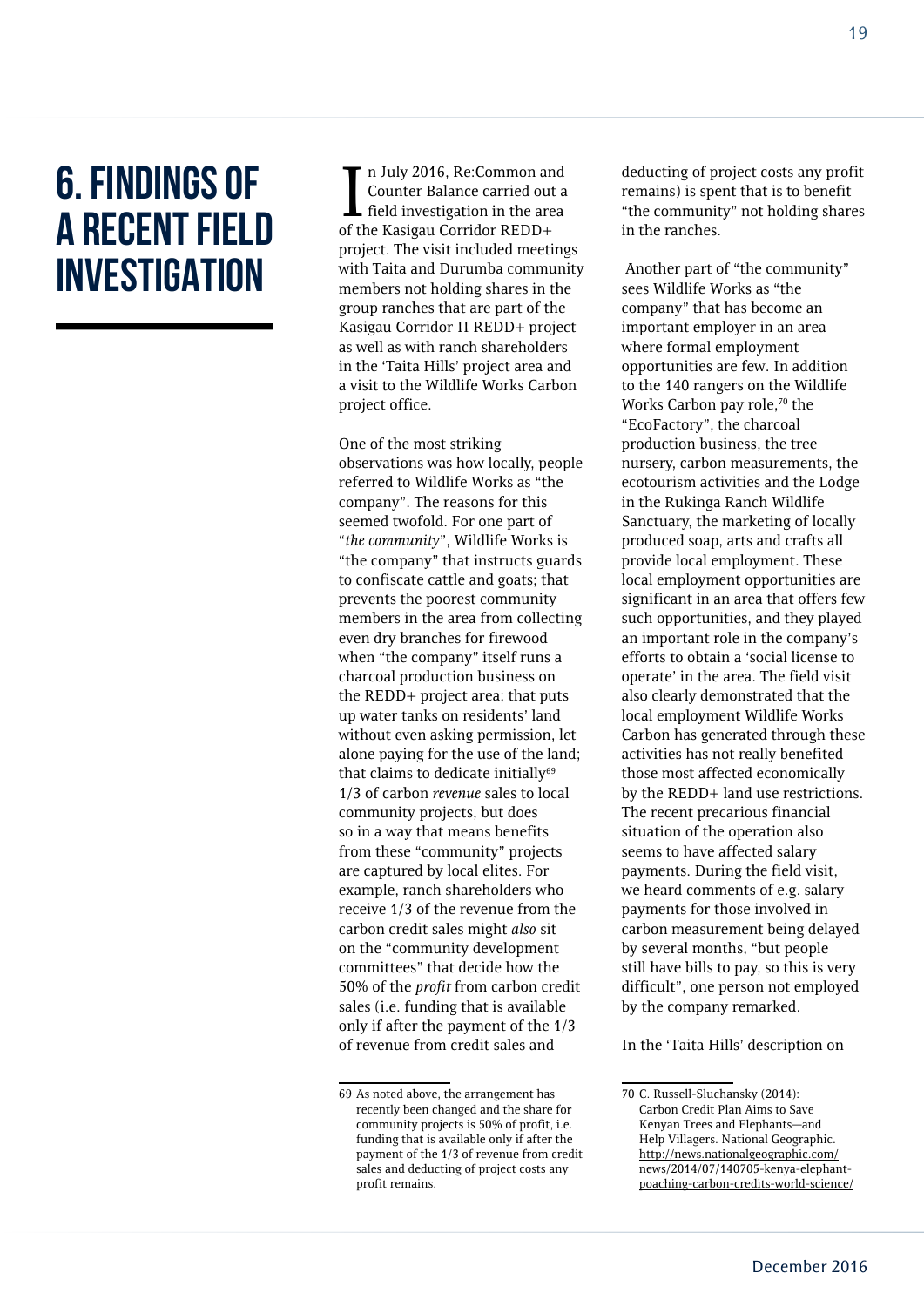its website, Althelia Climate Fund claims that the Kasigau Corridor REDD+ project activities "currently span more than 225,000 hectares connecting Tsavo East and Tsavo West National Parks and bring benefits from carbon finance to more than 100,000 local landowners and community members." Based on the findings from our field visit, this claim would seem exaggerated. A report published in 2015 notes that "[d]espite the significant project impact on livelihoods, discussions revealed that the livelihood benefits have not adequately matched community expectations or the opportunity costs of restricting forest use."71

#### Severe land use restrictions for the most marginalized and elite capture of "community benefits"

Conversations in the Taita and Durumba communities within the Kasigau Corridor II project area and the prospective 'Taita Hills' REDD+ project area confirmed what several academic and other reports had already indicated: as with other REDD+ projects, the land use restrictions imposed by the Kasigau Corridor project hit the most marginalized community members hardest while they are the last to receive any of the benefits the project provides to "the community".



Water tank installed by Wildlife Works Carbon without permission from occupant to collect water running off the rocks. Photo © Jutta Kill

In the case of the Kasigau Corridor REDD+ project, nomadic herders and local residents without land title documents are hardest hit by the restrictions the REDD+ project puts on their access to the land for gathering, grazing and collection even of dry branches for firewood. Ranch shareholders can also still use their "chambers" on the ranch land, albeit with restrictions detailed in the agreement with Wildlife Works Carbon. But for villagers without shares in the ranches who had had access to the land previously, the land is now fully "off-limits". The field visit demonstrated how the Kasigau Corridor REDD+ project upholds or even exacerbates historic injustices that led to the majority of local residents not holding any shares in the group ranches through its restrictive regulation the land use non-shareholding residents and pastoralists have historically relied on.

*"We have never seen the usefulness of the carbon [project] around here", one woman affected by the land use restrictions remarked.* 

*Another member of the same village added, "How is the carbon benefiting me? We hear 'carbon, carbon', but to me, this carbon business is a riddle."* 

Village members who joined the conversation remarked that in their settlement, only one girl received a scholarship and that this was the only benefit the community had seen. Villagers spoke of the increased damage to their cassava and pea crops, and that they were no longer allowed to use even dry branches as firewood. As a result, they explained that women in particular had to walk a long way to gather firewood.

Villagers explained how the access restrictions to the land also affect people's ability to using medicinal plants they relied on. The project also restricts the use of weapons within the project area. A man explained that the "carbon rules" require villagers to obtain a license for keeping "arms" (and for several

<sup>71</sup> J. Atela et al. (2015): Implementing REDD+ at the local level: Assessing the key enablers for credible mitigation and sustainable livelihood outcomes. Journal of Environmental Management 157: 238- 249.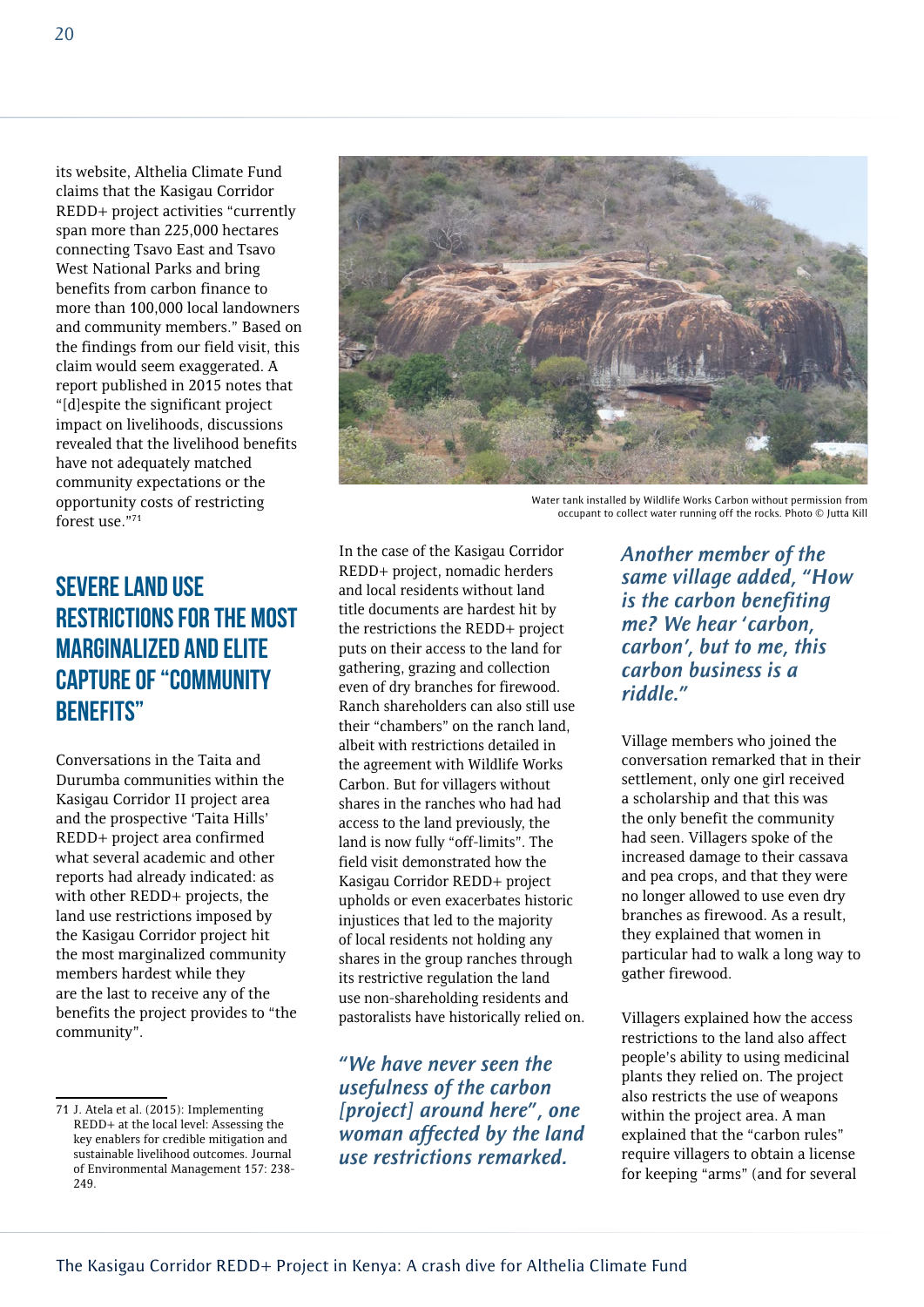other activities). The "carbon rules" include bow and arrow under the definition of "arms".

#### *"Why do we need a permit for something that to us is a lot more than just "arms?", he asked.*

A carbon offset provider offering carbon credits from the Kasigau Corridor REDD+ project writes on its website that "committees determine what projects to undertake, prioritizing them by need and feasibility. 'So many people have problems with water, so water projects—water tanks, water pipelines—always come first,' said Pascal Kizaka, a local chief and committee board member."72

During the July 2016 field visit, several villagers related the story of how "the project" had set up a water tank on a fellow villager's land without his permission. The man had left the village for a few days to pursue casual labour work. On his return, he found construction of the water tank on his land half

completed. The compensation he requested from Wildlife Works had been promised many times, but was still due to be paid, villagers commented.

The Wildlife Works Carbon carbon revenue sharing approach initially allocated one third of the revenue to community projects like the water tanks that are claimed to benefit community members without shares in the ranches. However, as noted above, the company has recently altered the benefit sharing formula. Ranch shareholders still receive their 1/3 of the revenue as agreed in the contracts between Wildlife Works Carbon and the ranch shareholders. That third is paid out first. Second in line is Wildlife Works Carbon, who deduct REDD+ project costs from the remaining revenue. If there is any profit left after the 1/3 for ranch shareholders has been paid out and the REDD+ project costs have been covered, it's split in half between "the broader community and Wildlife Works.<sup>73</sup> The article reporting the new revenue sharing

<sup>73</sup> M. Githiru (2016): Correcting inequity: How the implementation of the Kasigau Corridor REDD+ Project in fact redresses past injustices—Response to Chomba et al.. Land Use Policy 57 (2016): 619–624





arrangement fails to note whether during the past years, there would have been any profits to share with "the broader community" affected directly and significantly by the REDD+ project land use restrictions under this new arrangement, or how the contribution to "the broader community" under this new arrangement would have compared with the 1/3 benefit sharing arrangement the project initially pursued. In addition, as the example above indicates, those most disadvantaged in 'the community' also have very little say in the selection and execution of these "community projects".

In one village, when asked what they knew about the revenue sharing commitment from the carbon project to communities, villagers spoke of a man who "*came to introduce the benefits. But after that one time we never saw anything of him or the benefits*."

Exploring the location of one of the "water pipelines" advertised as an activity of the Wildlife Works Carbon REDD+ project revealed that far from what was suggested by the large placard outside the building (a One Vision Center), it seemed that the Wildlife Works contribution to the "water pipelines" project had been just the guttering along the side of the building's roof and piping to connect the gutters with a water tank constructed by others. People also commented about bore holes put in by "the company" that had never provided any water.

<sup>72</sup> [http://www.climatefriendly.com/projects/](http://www.climatefriendly.com/projects/kasigau-redd) [kasigau-redd](http://www.climatefriendly.com/projects/kasigau-redd)

Sign post advertising Wildlife Works Carbon contribution to another water collection project. What the sign does not say: only the guttering and pipes were paid for by Wildlife Works, while the concrete water tank was paid through other contributions. Photo © Jutta Kill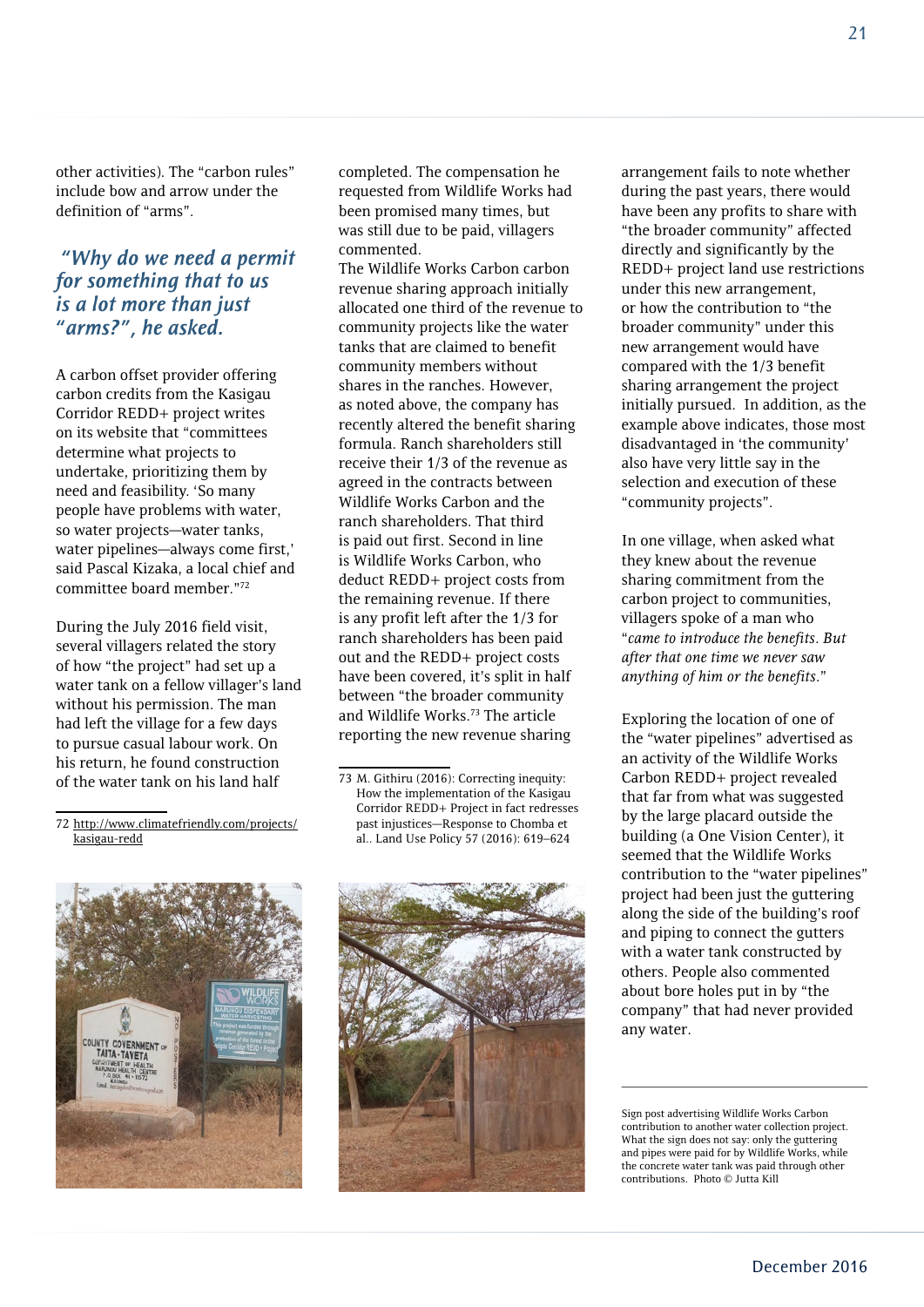Several villagers spoke about an increase in wildlife/human conflicts since the arrival of the REDD+ project, and that more of their cattle were killed by hyenas and lions. Villagers we met reported that one family had lost 41 of their 70 goats to hyenas in one recent incident "without having received as much as a [Kenyan] shilling in compensation."

An increase of wildlife in the REDD+ project area means that those community members who rely on the land for growing and gathering the food that feeds their families face an additional and double hardship as a result of the REDD+ project: they are prohibited from using the land that was previously available to them for grazing, gathering and cultivation of food and dry wood collection and the food crops they are still able to grow are more often destroyed by wildlife. And the crops they are able to grow are at bigger risk of being destroyed by wildlife passing through the area in increasing numbers.

People reported that the increased damage to their crops was particularly acute around the Rukinga Ranch Wildlife Sanctuary. Yet, villagers receive no compensation, they said. Wildlife Works insists that it is the Kenya Wildlife Service that has to pay this compensation, presumably aware that this means villagers are very unlikely to receive any compensation. Yet, the cause for the increased damage inflicted on the villagers' crops is a direct consequence of the Wildlife Sanctuary and conservation activities implemented by Wildlife Works. One villager described the situation they are left in when wildlife destroys their crops: "The animals come from "the company" Sanctuary but people

have to report to the KWS [Kenya Wildlife Service]. KWS then says 'these are not our animals, go to the company. So, what do we do?" Several villagers raised the question why "the company" was not setting up fences around the Wildlife Sanctuary, something people said was common around the National Parks in the area as a way of reducing such human-wild animal conflicts around protected areas. In another settlement, villagers said that when complaining to Wildlife Works, the company would send someone to assess the damage. "But they never pay! But when they confiscate our animals, we have to pay them to get our animals back. That is money we then do not have to pay for school fees."

#### *One woman added her impression: "Their strategy is that they write down the damages but do not pay until we are bankrupt and leave."*

The biggest impact of the REDD+ project has probably been on the villagers relying on charcoal production for their livelihood. Wildlife Works Carbon claims to operate a permit system that allows for some local charcoal production independently from the company's own charcoal production. However, this system was perceived not to be accessible by those who had lost their livelihood when charcoal production other than that controlled by Wildlife Works became prohibited inside the REDD+ project area. What was considered as particularly unjust was that "the company" itself produces and sells around 300 bags of charcoal a week while the villagers who are dependent on charcoal sales to provide a livelihood for their

families are no longer allowed to continue their trade.

Like many other private sector REDD+ projects, the Kasigau Corridor REDD+ project started out with carbon credit revenue flow projections well above the current going rate for REDD+ credits. And like most other private sector REDD+ projects, it is finding out that reducing emissions from land  $use - if the reductions are not just$ on paper – is far from the low-cost, rapid win-win option that Lord Stern describes in his 2006 seminal "Stern Report".

At the time of our July 2016 field visit, it appeared that revenue from economic activities other than sale of carbon credits kept the Kasigau Corridor REDD+ project afloat. In a year where REDD+ credit sales are slow and the negotiations of an Emissions Reduction Purchase Agreement with the Althelia Climate Fund unravelled, the charcoal producing factory (300 bags a week) and in particular, the US\$ 3m turnover generated by the sale of arts and crafts, according to Wildlife Works staff, seem to be important sources of revenue generation for the Kasigau Corridor REDD+ project. In relation to the sale of arts and crafts produced by women locally, it is unclear what proportion of the proceeds Wildlife Works Carbon passes on to the women who produce these goods.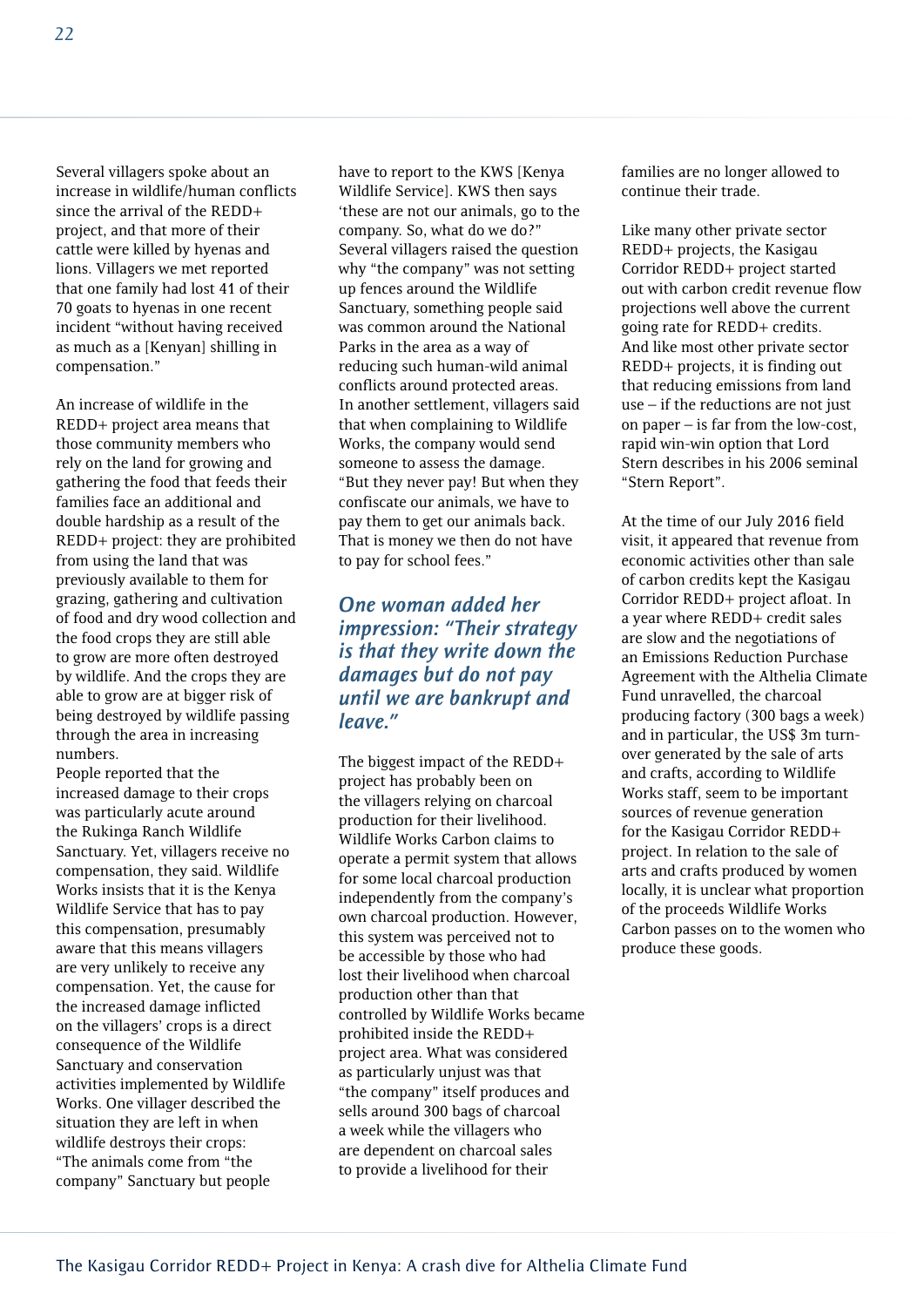### Final **CONSIDERATIONS**

Ithelia Climate Fund has relied heavily on public funding to de-risk its investments. In 2013, Althelia wrote that it was in discussions "with key donor governments such as the UK, US and Norway as well as the IADB (Inter-American Development Bank) on collaborative structures based on public-private partnership that if executed will add greatly to the Fund's risk mitigation and in some cases monetisation strategies."74 These discussions resulted among others in the approval of the 2014 USAID loan guarantee, which provides security over 50% of any potential loss of the Fund's entire portfolio. With this loan guarantee, investments into the private sector fund are backed by public funds. In other words, investors taking the risk to invest in a private sector capital investment fund are guaranteed to meet their return targets even if 50% of the investments the fund makes are lost. The USAID loan guarantee thus lowers the risk to investors committing their capital to this private sector capital investment fund.

The Wildlife Works business model also relies heavily on public sector commitments providing a safety cushion for its private capital investment. When the ERPA negotiations with Althelia Climate Fund unravelled, the IFC Forests Bond commitment to source carbon credits at a fixed price of US\$5 per credit from the Kasigau Corridor REDD+ project provided public backing. This purchase commitment most likely provided a financial lifeline to the Kasigau Corridor REDD+ project, and thus the Wildlife Works private capital investment.

Whether Althelia's signings with the other four projects listed on the fund's website will be more successful than the failed ERPA negotiations with Wildlife Works remains to be seem. The REDD+ credit sales component of these projects seems no less risky than the Kasigau Corridor REDD+ project. The project had already been in operation for a number of years by the time ERPA negotiations with the Althelia Climate Fund began. The remaining projects in the Althelia Climate Fund portfolio appear to be in their early stages with regards to the REDD+ credit generation component.

A sketch of Althelia's financing model suggests that the model might work for illustrative purpose only but may not meet the reality test in the long run. The model seems to rely on significant public sector or philanthropic subsidies ("Co-financiers (grants)) to raise the funds necessary to cover initial project costs (in the image, 50% of the "financing pool" are grants!). In addition, if the current Althelia Climate Fund model is taken as a reference, 50% of the Althelia capital investment would be covered by a loan guarantee from a public finance institution. The Kasigau Corridor REDD+ project example further shows that realizing the projected carbon revenue in the "outcomes and impacts" line of the Althelia model might require more public finance support such as the IFC credit purchase commitment.

A conference paper titled 'Making biodiversity an asset class'75 states that "Althelia's model was to raise the initial principle at the outset

<sup>74</sup> Althelia Climate Fund. Annual Report 2013. Page 5.

<sup>75</sup> P. Bigger & J. Dempsey (2016): Making Biodiversity an Asset Class. Unpublished conference paper. Page 8.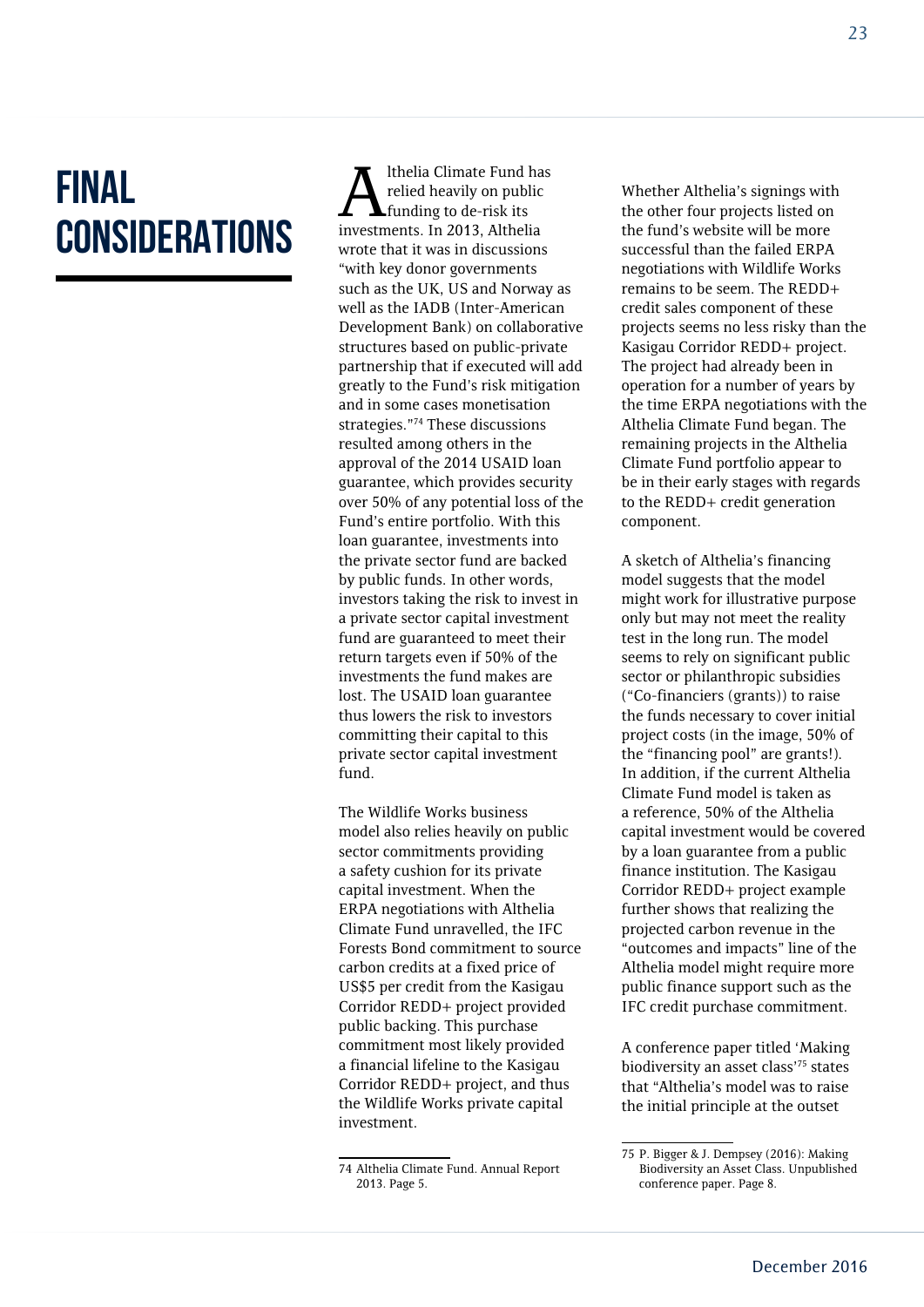and slowly source deals over the life of the fund. **The uninvested capital would be parked in a side fund that tracks green bond indices**, allowing for regular returns to investors that would grow along with the companies in which they had taken a stake."76 [Emphasis added]. It is unclear whether Althelia used this strategy of investing some of the uninvested capital in green bonds not linked to the projects advertised on its webpage to generate returns on investment.

In relation to the EIB investment in the fund, the set-up of Althelia and the modalities of the EIB's participation confirm NGO criticisms of the Bank's previous engagement in other carbon funds: the fund's establishment, operation and project selection and management is fully delegated to fund managers.

The findings from the recent Re:Common and Counter Balance field investigation into the Althelia Climate Fund support to the Kasigau Corridor REDD+ project shows that the EIB still needs to address many outstanding questions concerning its approach to climate and carbon finance. Credible evidence that market-based mechanisms are the right approach to climate action and policy coherence for development remains lacking. Like many REDD+ projects, the land use restrictions imposed by the signature project for the Althelia Climate Fund, the Kasigau Corridor REDD+ project, have hit the most marginalized members of the community hardest while providing them with few if any benefits or compensation for the negative impacts the project has

on their livelihoods. In July 2016, the Emission Reduction Purchase Agreement Althelia Climate Fund had been negotiating for over two years with the Kasigau Corridor REDD+ project unravelled, leading the financing to be converted into a loan four years into the EIB's five year investment. Yet the Bank's ideological bias in favour of market-based mechanisms has not allowed for an honest assessment of its investment into the Althelia Climate Fund or an open-ended debate about what role, if any, the EU house bank should play in relation to financing activities in the land use sector. The Althelia Climate Fund's failure to close the Emission Reduction Purchase Agreement with the signature project of its portfolio reiterates why the EIB should terminate its experimental investment of REDD+ offset projects and divest from the Althelia Climate Fund. Until the EIB has demonstrated the added development benefit of the bank outsourcing the management of loans to projects in the land use sector to a financial intermediary, the EIB should halt any further disbursements to the Althelia Climate Fund.

<sup>76</sup> P. Bigger & J. Dempsey (2016): Making Biodiversity an Asset Class. Unpublished conference paper. Page 9.